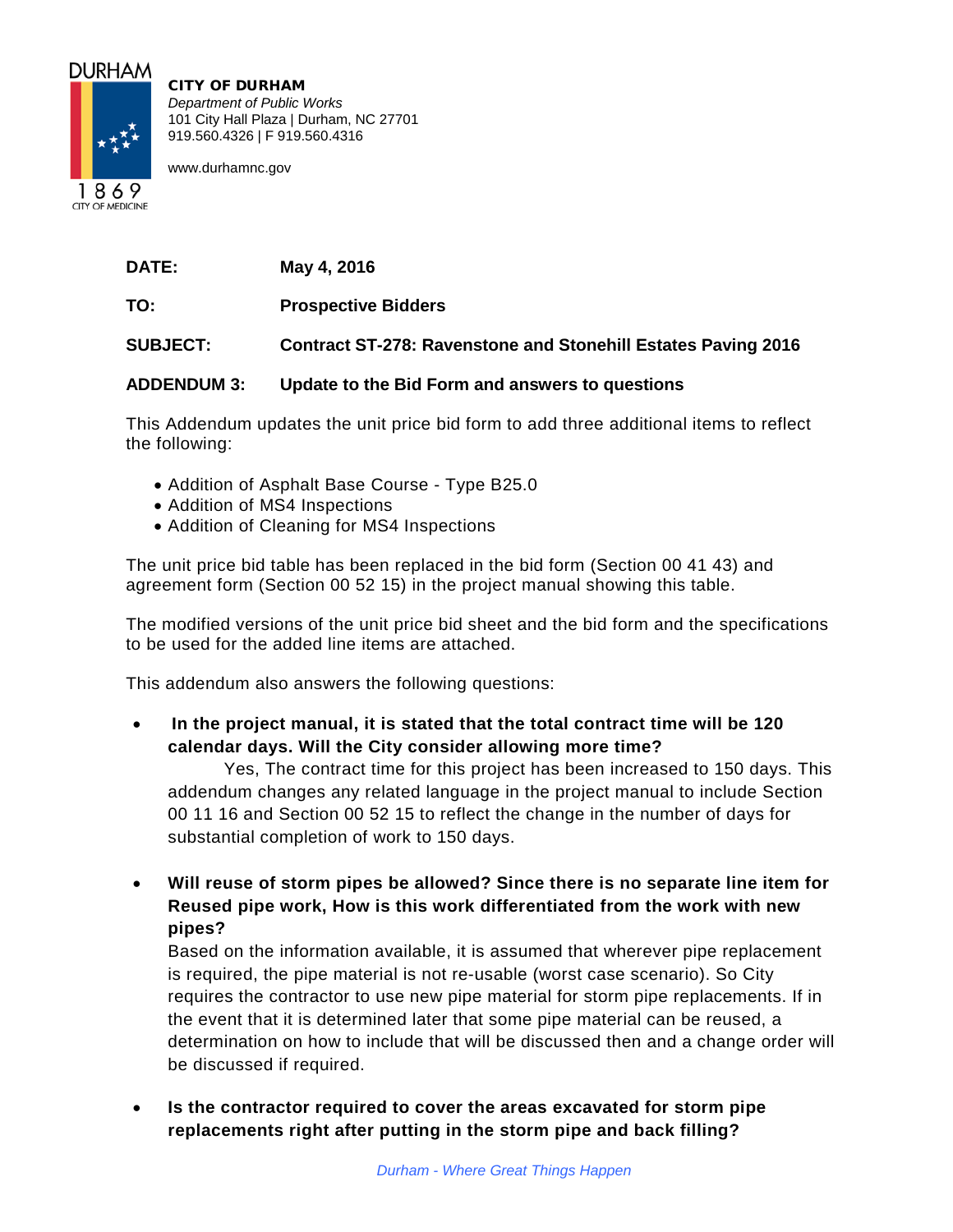Yes, the areas excavated for storm pipe replacements should be backfilled as soon as possible after the storm pipe work. For portions of sidewalk or curb and gutter, if concrete work cannot be done right away, then the excavated area should atleast be temporarily filled with aggregate to avoid unsafe conditions for pedestrians.

# • **Is the contractor required to flush out and videotape the storm pipes after the pipe replacement work?**

Yes, The contractor is required to flush out and video tape the areas where pipe replacement work was done. New bid items(#30 and 31) and specifications have been added for this work.

# • **What material and depth are to be used for the Pavement structure repair (bid Item # 7)?**

The material to be used is asphalt base course type B 25.0 for patching beneath the 3" asphalt surface course. A new line item has been added for the base course material. Also the maximum depth of patching will be 12".

This addendum, as well as other details specific to the project, is available on the Public Works' project website.

<http://durhamnc.gov/592/2016-Ravenstone-Stonehilll-Estates-ST-27>

Please acknowledge receipt of this Addendum in the space provided in the Bid form. Failure to do so may disqualify the Bidder.

Please let me know if you have any questions on or before 11am Monday, May 9, 2016.

Sincerely,

Kitty M. Thomas Project Manager 919-560-4326 ext. 30218 [Kitty.Thomas@durhamnc.gov](mailto:Kitty.Thomas@durhamnc.gov)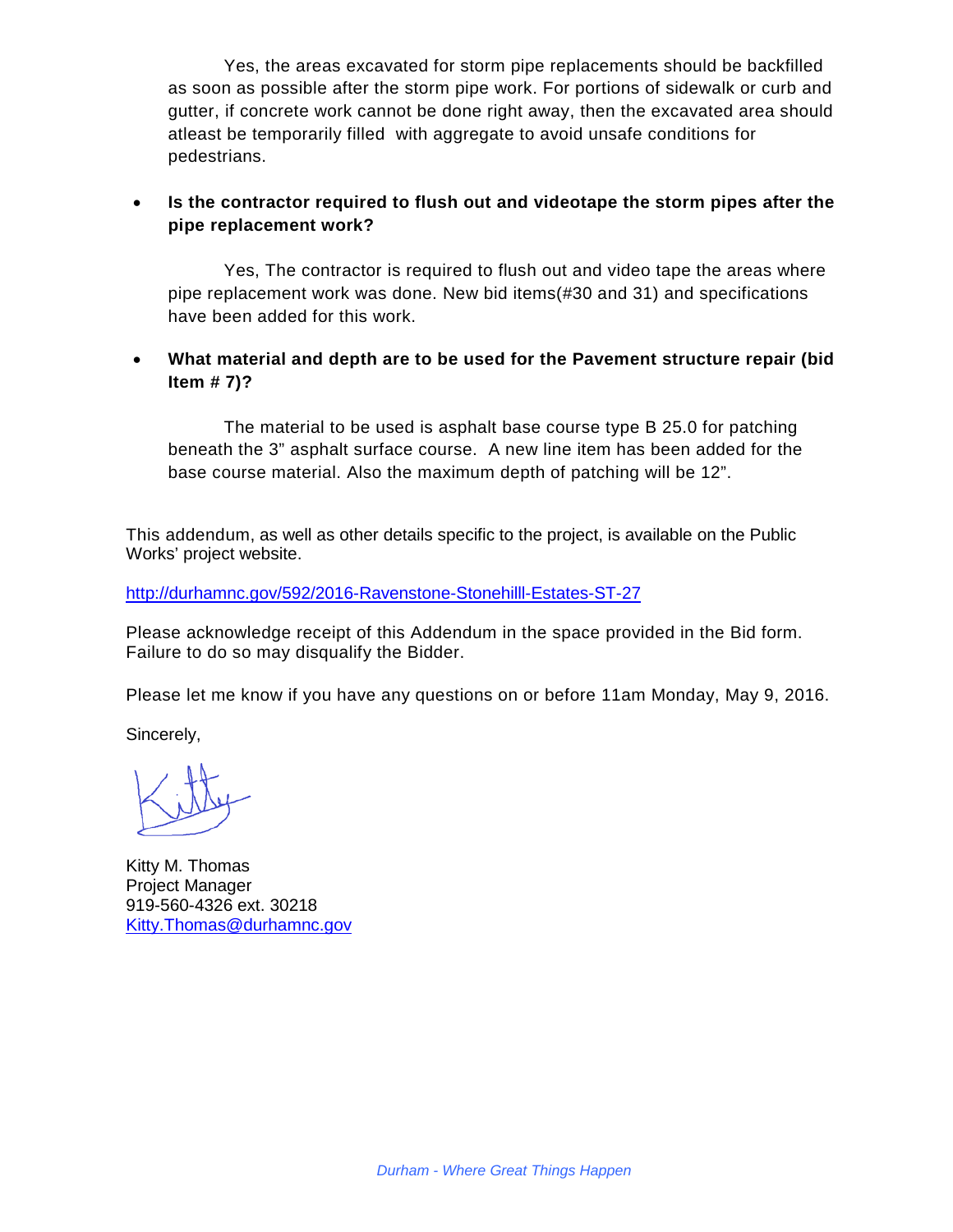|                 | ST-278: Ravenstone and Stonehill Estates Paving 2016 |                                                                  |                          |                   |                      |      |
|-----------------|------------------------------------------------------|------------------------------------------------------------------|--------------------------|-------------------|----------------------|------|
| No.             | <b>Specification</b><br>Reference                    | <b>Bid Item Description</b>                                      | <b>Units</b>             | <b>QTY</b>        | Unit<br><b>Price</b> | Cost |
| 1               | 32 12 16                                             | Asphalt Binder for Plant Mix - Grade PG64-22                     | <b>TON</b>               | 550               |                      |      |
| 2               | 32 12 16                                             | Asphalt Base Course - Type B25.0                                 | <b>TON</b>               | 1,800             |                      |      |
| 3               | 32 12 16                                             | Asphalt Surface Course - Type S9.5B (1.5")                       | <b>TON</b>               | 4,065             |                      |      |
| 4               | 32 12 16                                             | Asphalt Surface - Type S9.5A (1.5")                              | <b>TON</b>               | 2,660             |                      |      |
| 5               | 32 12 50                                             | Modified Recycled Base Course (Full Depth<br>Reclamation 12-14") | SY                       | 48,350            |                      |      |
| 6               | 32 12 50                                             | Portland Cement for Cement Modified Recycled<br>Base             | <b>TON</b>               | 970               |                      |      |
| 7               | Appendix O                                           | Micro-Surfacing (1/4" thick overlay)                             | SY                       | 59,110            |                      |      |
| 8               | 32 01 18                                             | Pavement Structure Repair (upto depth 12")                       | SY                       | 2,500             |                      |      |
| 9               | 33 01 31/ NCDOT 840                                  | Manhole/Drainage Structure Adjustments                           | EA                       | 110               |                      |      |
| 10 <sup>°</sup> | 33 01 31                                             | Valve and Meter Box Adjustments                                  | EA                       | 80                |                      |      |
| 11              | 33 01 31                                             | Valve and Meter Box Frame and Cover<br>Replacement               | EA                       | 5                 |                      |      |
|                 | 12 NCDOT 230                                         | <b>Burrow Excavation</b>                                         | <b>CY</b>                | 2,500             |                      |      |
| 13              | NCDOT 225-4/30 11<br>00                              | <b>Undercut Excavation</b>                                       | <b>CY</b>                | 500               |                      |      |
| 14              | Street detail ST-8.0                                 | 30" concrete rolled curb and gutter                              | LF                       | 2,000             |                      |      |
| 15              | Street detail ST-8.0                                 | 24" concrete curb and gutter                                     | $\overline{\mathsf{LF}}$ | 200               |                      |      |
| 16              | Sidewalk detail                                      | 4" concrete sidewalk (5ft wide)                                  | LF                       | 1,500             |                      |      |
|                 | 17 NCDOT 310                                         | Temporary No Parking Signs (Install and Remove)                  | <b>LS</b>                | 1                 |                      |      |
|                 | 18 NCDOT 310                                         | 15-inch R.C. Pipe Culvert, Class III (0 to 5-feet)               | LF                       | 825               |                      |      |
| 19              | NCDOT 310                                            | 15-inch R.C. Pipe Culvert, Class III (5.1 to 11-feet)            | LF                       | 240               |                      |      |
| 20              | NCDOT 310                                            | 18-inch R.C. Pipe Culvert, Class III (0 to 5-feet)               | LF                       | 680               |                      |      |
| 21              | NCDOT 310                                            | 18-inch R.C. Pipe Culvert, Class III (5.1 to 11-feet)            | LF                       | 100               |                      |      |
| 22              | NCDOT 310                                            | 24-inch R.C. Pipe Culvert, Class III (0 to 5-feet)               | LF                       | 385               |                      |      |
|                 | 23 NCDOT 310                                         | 24-inch R.C. Pipe Culvert, Class III (5.1 to 11-feet)            | LF                       | 35                |                      |      |
|                 | 24 NCDOT 310                                         | 30-inch R.C. Pipe Culvert, Class III (0 to 5-feet)               | LF                       | 100               |                      |      |
|                 | 25 NCDOT 310                                         | 30-inch R.C. Pipe Culvert, Class III (5.1 to 11-feet)            | LF                       | 100               |                      |      |
| 26              | NCDOT 310                                            | 36-inch R.C. Pipe Culvert, Class III (0 to 5-feet)               | LF                       | 435               |                      |      |
|                 | 27 NCDOT 310                                         | 36-inch R.C. Pipe Culvert, Class III (5.1 to 11-feet)            | LF                       | 100               |                      |      |
| 28              | NCDOT 300                                            | <b>Foundation Conditioning Geotextile</b>                        | SY                       | 1,200             |                      |      |
|                 | 29 NCDOT 300                                         | <b>Foundation Conditioning Material</b>                          | <b>TON</b>               | 1,000             |                      |      |
| 30              | 30 10 00                                             | MS4 Inspections                                                  | <b>LS</b>                | 1                 |                      |      |
| 31              | 30 10 05                                             | <b>Cleaning for MS4 Inspections</b>                              | LS                       | 1                 |                      |      |
| 32              | NCDOT 1660                                           | Seeding and Mulching                                             | LS                       | 1                 |                      |      |
| 33              |                                                      | <b>Traffic Control</b>                                           | LS                       | 1                 |                      |      |
|                 | 34 00 31 00                                          | Mobilization for Paving(5% Max of Subtotal)                      | <b>LS</b>                | 1                 |                      |      |
| 35              | 30 11 00/ NCDOT<br>226/800                           | Mobilization for Storm Pipe Replacement                          | <b>LS</b>                | 1                 |                      |      |
|                 |                                                      |                                                                  |                          | <b>BID TOTAL:</b> |                      |      |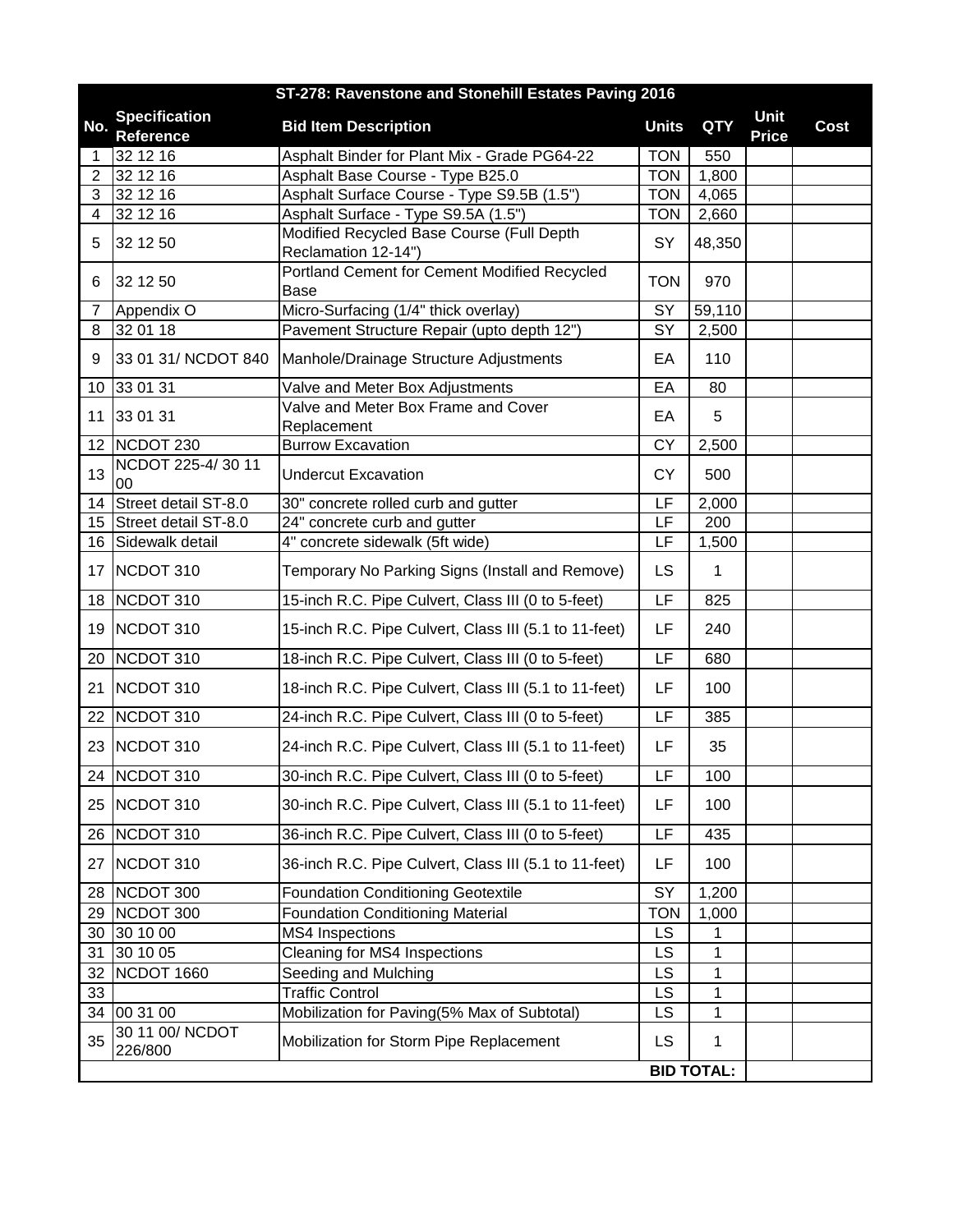## DOCUMENT 00 41 43

#### BID FORM - UNIT PRICE (SINGLE-PRIME CONTRACT)

| To: | The City of Durham, North Carolina |
|-----|------------------------------------|
|     | c/o The City Manager               |
|     | 101 City Hall Plaza                |
|     | Durham, North Carolina 27701       |

Date:

Contract: ST-278

Project: Ravenstone and Stonehill Estates Paving 2016

Sites: Throughout Durham

| Name of Bidder:    |  |
|--------------------|--|
| Address of Bidder: |  |

...........................

Phone Number of Bidder: ...........................

...........................

Contact Person for Bidder: ...........................

Phone Number of Contact: ........................... Bidder's North Carolina General Contractor's License Number: ...........................

#### 1. OFFER

The undersigned Bidder hereby declares that the names of all persons interested in this Bid as principals appear in the blank spaces hereinafter provided for such purpose, that this Bid is in all respects fair and without collusion, that the Bidder has examined the locations of the proposed Work, the Advertisement, the Instructions to Bidders, the Technical Specifications, SDBE requirements of the Department of EO/EA of the City of Durham, the Contract Documents and bond forms, and the Drawings therein referred to and fully understands the same and agrees and accepts the terms and conditions thereof, that it is understood that the estimated quantities are approximate only and are given for the purpose of comparing Bids upon a uniform basis, and that said estimate shall in no way affect the unit prices for the Work.

The undersigned Bidder hereby agrees to furnish at the Bidder's cost the expense of all the necessary labor, tools, apparatus, machinery, equipment, transportation, and all other things which may be required to fully and properly perform all the terms, covenants, provisions, and agreements of the annexed Contract.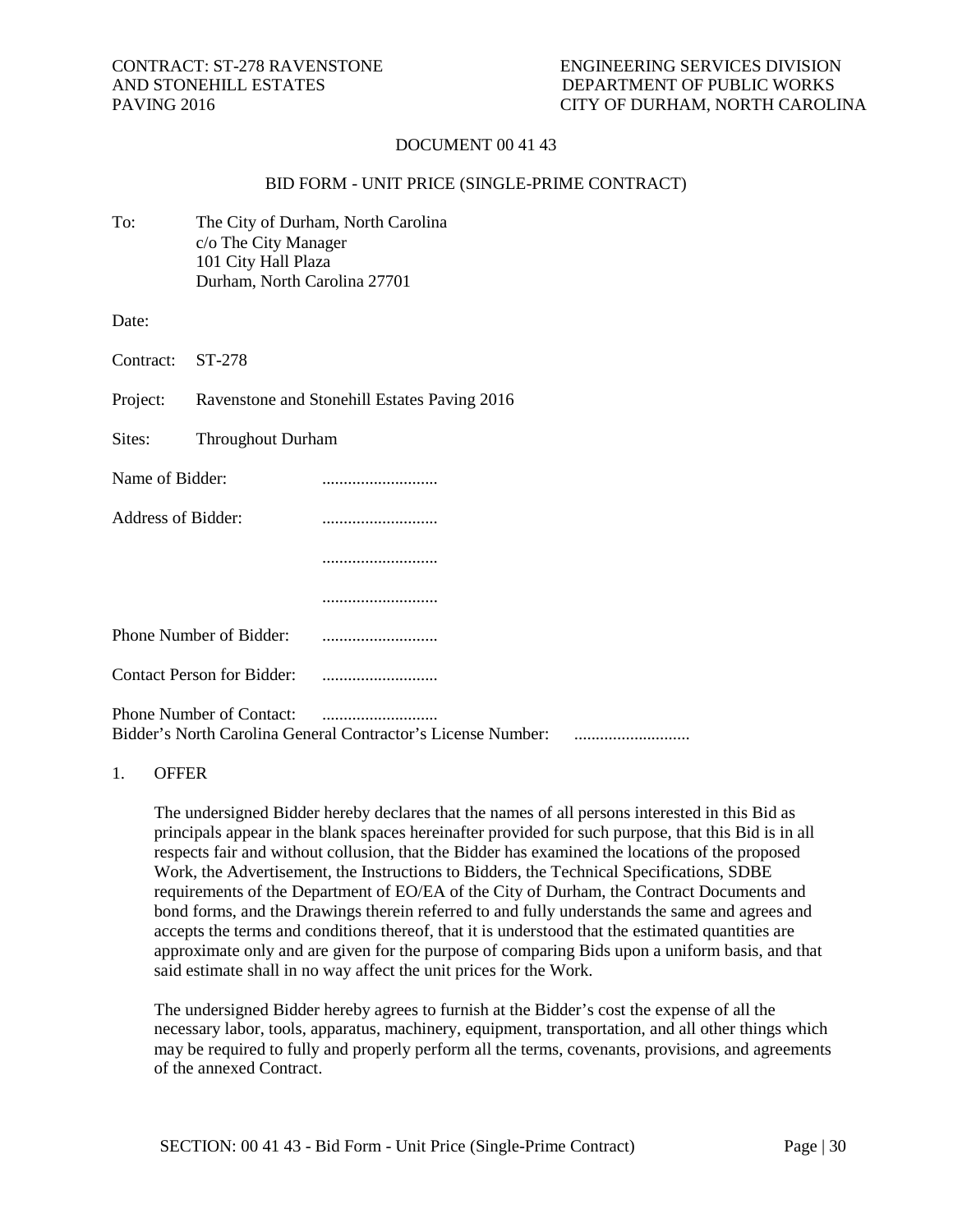The undersigned hereby agrees to do said Work and furnish said materials as prescribed in the Contract Documents and Technical Specifications, and, according to the Drawings and requirements of the Engineer under said Contract Documents and Technical Specifications, in a first-class manner and to the best of the undersigned's ability at the following unit prices.

Having examined the Site of the Work and all matters referred to in the Instructions to Bidders and the Contract Documents prepared by the Engineer for the Project, we, the undersigned, hereby offer to enter into a Contract to perform the Work for the unit prices listed in this Bid form in lawful money of the United States of America.

We have included the Bid security as required by the Instruction to Bidders.

All applicable federal taxes are included and State of North Carolina taxes are excluded from the unit prices.

All Cash and Contingency Allowances described in Section 01 20 00 - Price and Payment Procedures are included in the Bid Prices.

2. ACCEPTANCE

This offer shall be open to acceptance and is irrevocable, except as required by law, for ninety (90) days from the Bid opening date.

If this Bid is accepted by the City of Durham within the time period stated above, we will:

Execute the Agreement within ten (10) days of receipt of Notice of Award.

Furnish the required bonds within ten (10) days of receipt of Notice of Award.

Commence Work within ten (10) days after receipt of written Notice to Proceed.

If this Bid is accepted within the time stated, and we fail to commence the Work or we fail to provide the required bonds, the Bid security shall be forfeited as damages to the City of Durham by reason of our failure, limited in amount to the lesser of the face value of the security deposit or the difference between this bid and the bid upon which a contract is signed.

In the event our bid is not accepted within the time stated above, the required security deposit will be returned to the undersigned, in accordance with the provisions of the Instructions to Bidders; unless a mutually satisfactory arrangement is made for its retention and validity for an extended period of time.

## 3. CONTRACT TIME

If this Bid is accepted, we will:

Complete the Work in 150 calendar days from Notice to Proceed - Construction.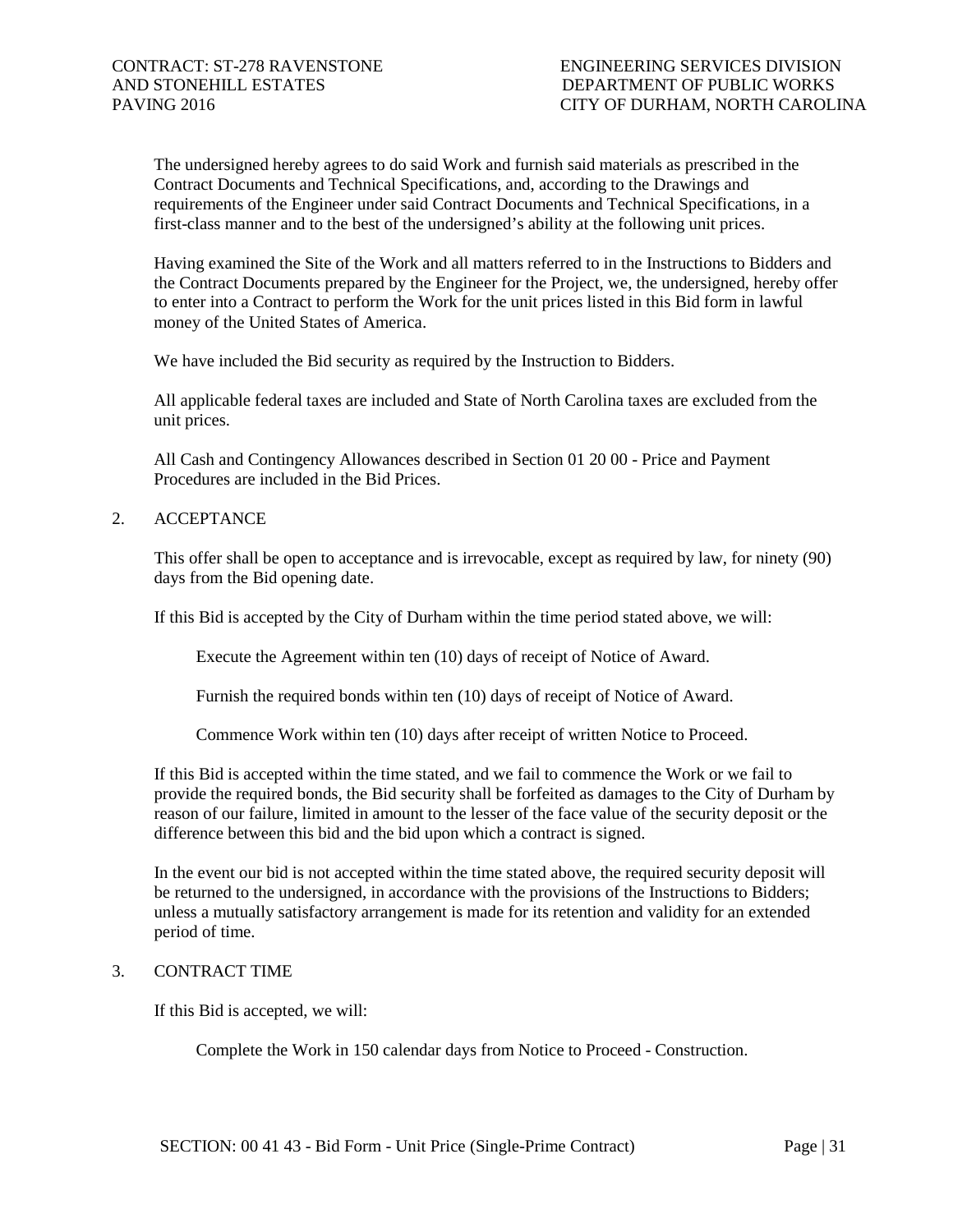## 4. UNIT PRICES

The following are unit prices for specific portions of the Work as listed. The unit price Bid for items in this Contract are for furnishing, installing all items of Work as indicated on the Drawings and Technical Specifications, complete, in place and accepted, per the City of Durham Standards and Specifications, North Carolina Department of Transportation (NCDOT) Standards and Specifications and the North Carolina Department of Environment and Natural Resources (NCDENR) Erosion and Sediment Control Planning and Design Manual. The following is the list of unit prices:

|     | ST-278: Ravenstone and Stonehill Estates Paving 2016 |                                                       |              |                   |               |      |
|-----|------------------------------------------------------|-------------------------------------------------------|--------------|-------------------|---------------|------|
| No. | <b>Specification</b><br><b>Reference</b>             | <b>Bid Item Description</b>                           | <b>Units</b> | QTY               | Unit<br>Price | Cost |
| 1   | 32 12 16                                             | Asphalt Binder for Plant Mix - Grade PG64-22          | <b>TON</b>   | 550               |               |      |
| 2   | 32 12 16                                             | Asphalt Base Course - Type B25.0                      | TON          | 1,800             |               |      |
| 3   | 32 12 16                                             | Asphalt Surface Course - Type S9.5B (1.5")            | <b>TON</b>   | 4.065             |               |      |
| 4   | 32 12 16                                             | Asphalt Surface - Type S9.5A (1.5")                   | <b>TON</b>   | 2,660             |               |      |
| 5   | 32 12 50                                             | Modified Recycled Base Course (Full Depth             | SY           | 48,350            |               |      |
|     |                                                      | Reclamation 12-14")                                   |              |                   |               |      |
| 6   | 32 12 50                                             | Portland Cement for Cement Modified Recycled<br>Base  | TON          | 970               |               |      |
| 7   | Appendix O                                           | Micro-Surfacing (1/4" thick overlay)                  | SY           | 59,110            |               |      |
| 8   | 32 01 18                                             | Pavement Structure Repair (upto depth 12")            | SY           | 2,500             |               |      |
| 9   | 33 01 31/ NCDOT 840                                  | Manhole/Drainage Structure Adjustments                | EA           | 110               |               |      |
| 10  | 33 01 31                                             | Valve and Meter Box Adjustments                       | EA           | 80                |               |      |
| 11  | 33 01 31                                             | Valve and Meter Box Frame and Cover<br>Replacement    | EA           | 5                 |               |      |
| 12  | NCDOT <sub>230</sub>                                 | <b>Burrow Excavation</b>                              | CY           | 2,500             |               |      |
| 13  | NCDOT 225-4/30 11<br>00                              | <b>Undercut Excavation</b>                            | СY           | 500               |               |      |
| 14  | Street detail ST-8.0                                 | 30" concrete rolled curb and gutter                   | LF           | 2,000             |               |      |
| 15  | Street detail ST-8.0                                 | 24" concrete curb and gutter                          | LF           | 200               |               |      |
| 16  | Sidewalk detail                                      | 4" concrete sidewalk (5ft wide)                       | LF           | 1.500             |               |      |
| 17  | NCDOT 310                                            | Temporary No Parking Signs (Install and Remove)       | LS.          | 1                 |               |      |
| 18  | NCDOT 310                                            | 15-inch R.C. Pipe Culvert, Class III (0 to 5-feet)    | LF           | 825               |               |      |
| 19  | NCDOT 310                                            | 15-inch R.C. Pipe Culvert, Class III (5.1 to 11-feet) | LF           | 240               |               |      |
| 20  | NCDOT 310                                            | 18-inch R.C. Pipe Culvert, Class III (0 to 5-feet)    | LF           | 680               |               |      |
| 21  | NCDOT 310                                            | 18-inch R.C. Pipe Culvert, Class III (5.1 to 11-feet) | LF           | 100               |               |      |
| 22  | NCDOT 310                                            | 24-inch R.C. Pipe Culvert, Class III (0 to 5-feet)    | LF           | 385               |               |      |
| 23  | NCDOT 310                                            | 24-inch R.C. Pipe Culvert, Class III (5.1 to 11-feet) | LF           | 35                |               |      |
| 24  | NCDOT 310                                            | 30-inch R.C. Pipe Culvert, Class III (0 to 5-feet)    | LF           | 100               |               |      |
| 25  | NCDOT 310                                            | 30-inch R.C. Pipe Culvert, Class III (5.1 to 11-feet) | LF           | 100               |               |      |
| 26  | NCDOT 310                                            | 36-inch R.C. Pipe Culvert, Class III (0 to 5-feet)    | LF           | 435               |               |      |
| 27  | NCDOT 310                                            | 36-inch R.C. Pipe Culvert, Class III (5.1 to 11-feet) | LF           | 100               |               |      |
|     | 28 NCDOT 300                                         | <b>Foundation Conditioning Geotextile</b>             | SY           | 1.200             |               |      |
| 29. | NCDOT 300                                            | <b>Foundation Conditioning Material</b>               | TON          | 1,000             |               |      |
| 30  | 30 10 00                                             | <b>MS4</b> Inspections                                | LS.          | 1                 |               |      |
| 31  | 30 10 05                                             | <b>Cleaning for MS4 Inspections</b>                   | LS           | 1                 |               |      |
| 32  | NCDOT 1660                                           | Seeding and Mulching                                  | LS           | 1                 |               |      |
| 33  |                                                      | <b>Traffic Control</b>                                | LS           | 1                 |               |      |
|     | 34 00 31 00                                          | Mobilization for Paving(5% Max of Subtotal)           | LS           | 1                 |               |      |
| 35  | 30 11 00/ NCDOT<br>226/800                           | Mobilization for Storm Pipe Replacement               | LS.          | 1                 |               |      |
|     |                                                      |                                                       |              | <b>BID TOTAL:</b> |               |      |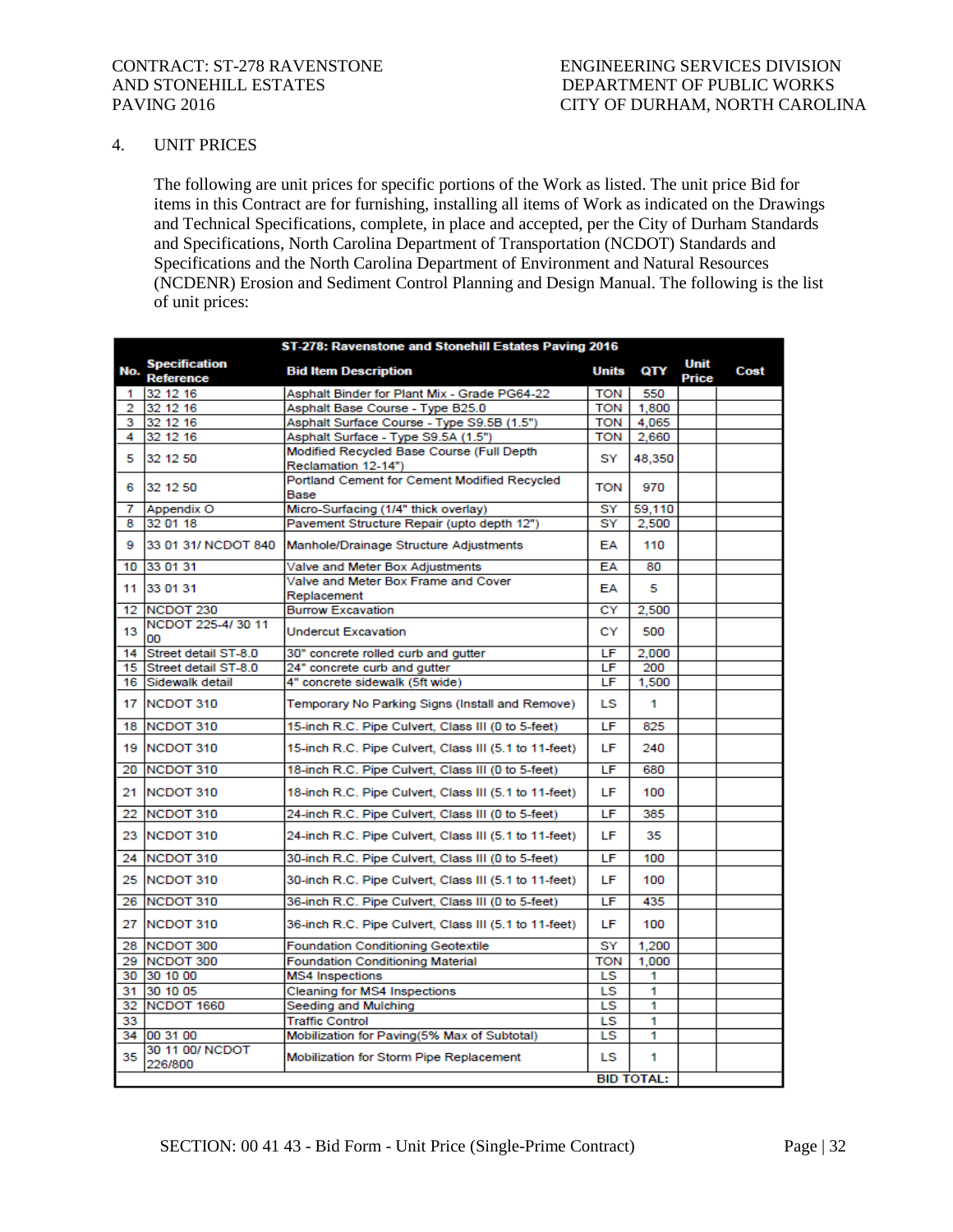We agree to diligently perform the Work in accordance with all Contract Documents, to complete such Work within the period as outlined in the Contract, and to begin Work within ten (10) days after receipt of the Notice to Proceed from the Engineer.

#### 5. ADDENDA

The following Addenda have been received. The modifications to the Bidding Documents noted below have been considered and all costs are included in the Bid.

| Addendum No, Dated | Addendum No, Dated |
|--------------------|--------------------|
| Addendum No, Dated | Addendum No, Dated |
| Addendum No, Dated | Addendum No, Dated |

#### 6. APPENDICES

The following Documents will be submitted to the Issuing Office within five (5) days after the Bid opening:

- 1. SDBE Form E-105 (see Appendix A for blank form and instructions)
- 2. Non-Collusion Affidavits of all Subcontractors (see Appendix E for blank affidavits)
- 3. Privilege Licenses of all Subcontractors (contact the City of Durham, Department of Finance, Treasury Management Division, (919) 560-4700 for information on securing privilege licenses)

The following information is included with Bid submission:

- 1. Bid Form
- 2. SDBE Forms (see Appendix A for blank form and instructions)
- 3. Non-Collusion Affidavit of Bidder (see Appendix E for blank affidavits)
- 4. Bid Security (see Appendix F for blank Bid bond forms)
- 5. List of Contractor Equipment and Personnel
- 6. Bidder Safety Record Review (see Appendix K)

# 7. CONTRACTOR EXPERIENCE

The undersigned Contractor has regularly engaged in contract work of this class for ………. years, and has executed the following work as principal(s):

………………………………………………………………………………………………………… ………………………………………………………………………………………………………… ………………………………………………………………………………………………………… …………………………………………………………………………………………………………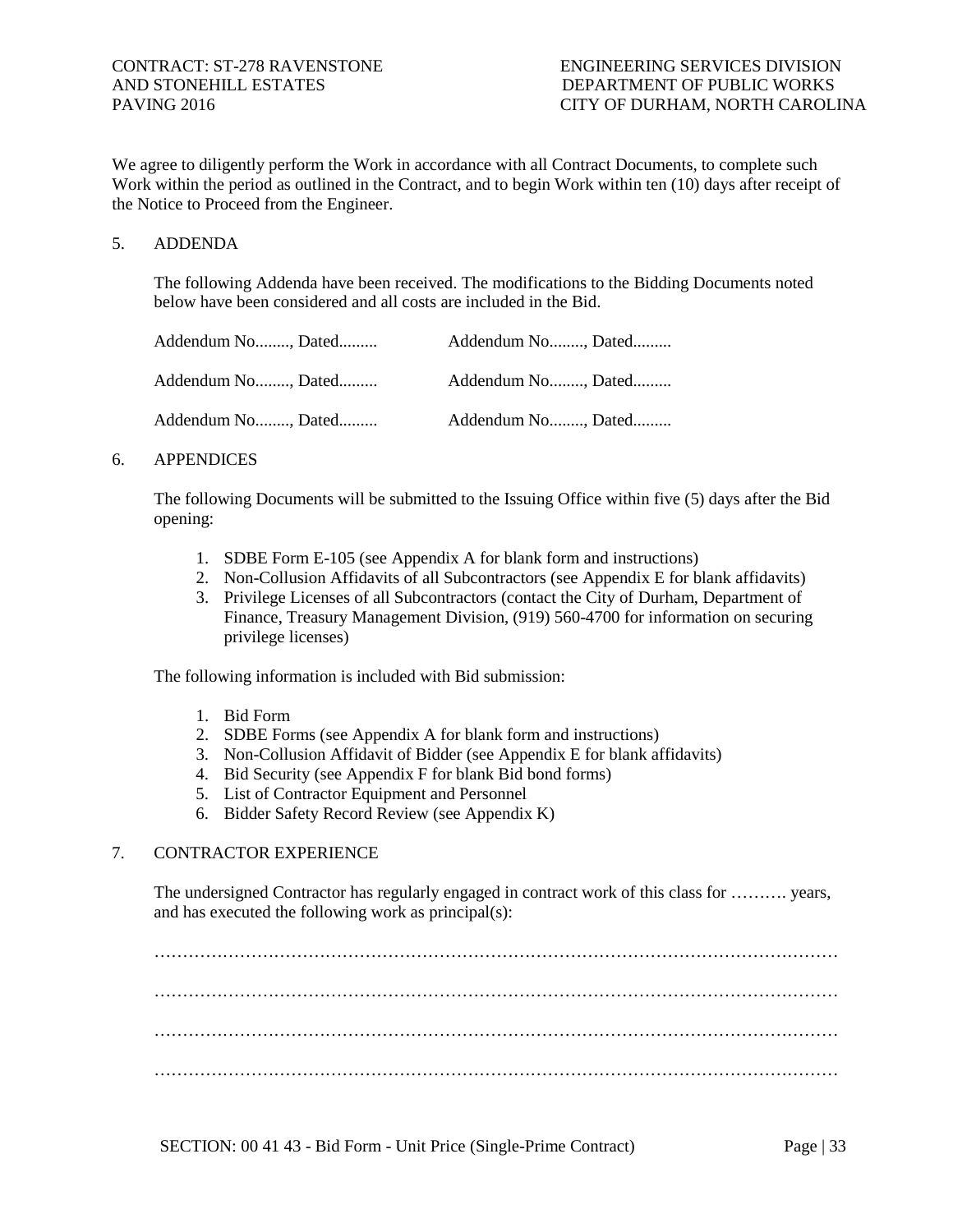…………………………………………………………………………………………………………

List of Contractor's personnel experienced to do this Work including and designating the Superintendent to be in charge of this Work showing the length of their varied experience with this particular Work. The list shall not include Subcontractor personnel.

| Name | Experience | Name | Experience |
|------|------------|------|------------|
|      | .          |      | .          |
|      | .          |      | .          |
|      | .          |      | .          |
|      | .          |      | .          |
|      | .          |      | .          |
|      | .          |      | .          |

List of Contractor's equipment in good condition and suitable for completion of this Contract: Contractor must be able to demonstrate ownership of all equipment necessary to complete all portions of the Contract. The list shall not include Subcontractor equipment.

#### **Please attach additional sheets as necessary to complete the items above.**

#### 8. BID FORM SIGNATURES

Refer to Document 00 21 15 for specific Bid form signature requirements for corporations, partnerships, limited liability companies, individuals, or sole proprietorships.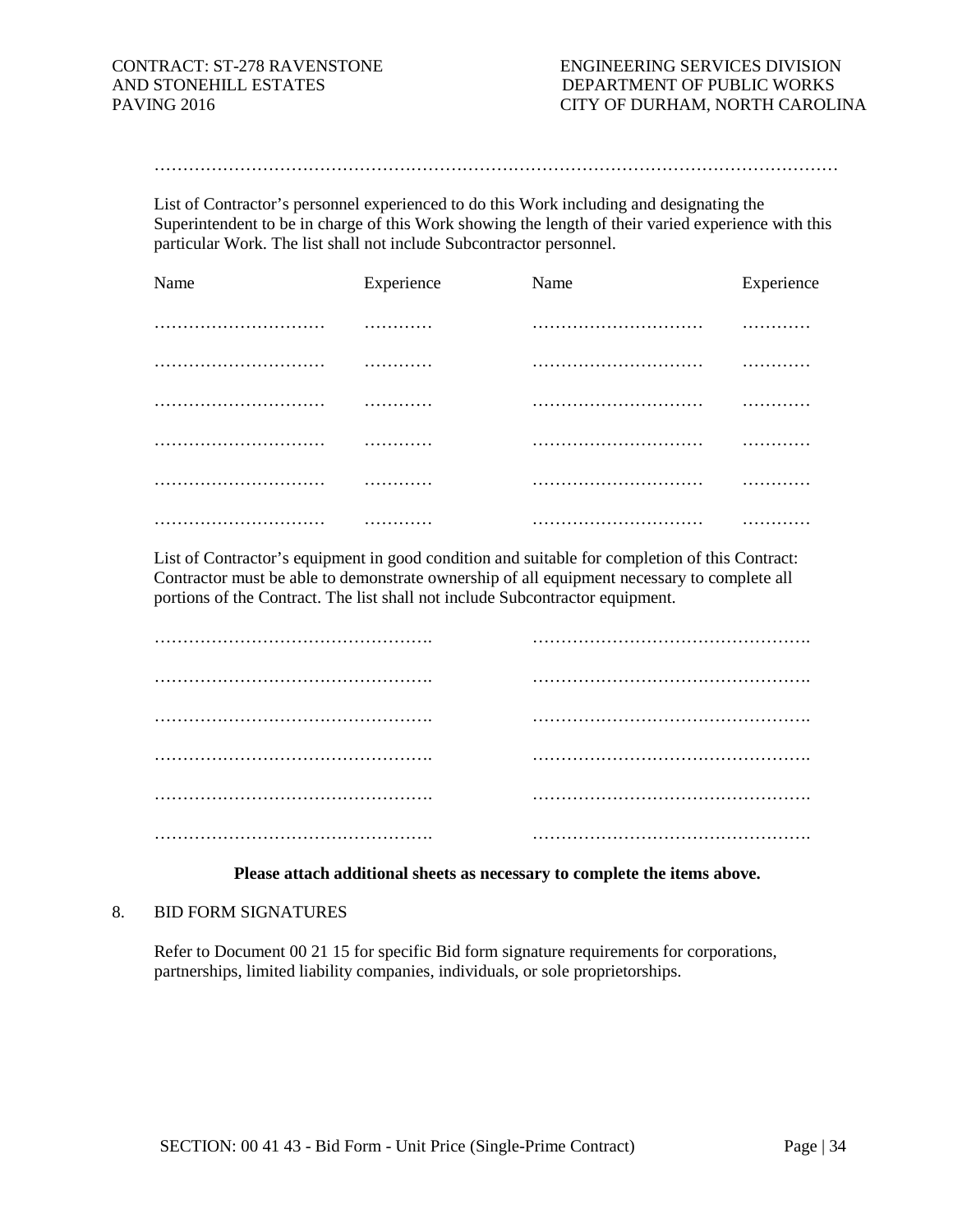## **CORPORATION**

The Corporate Seal of

..............................

(Bidder - print the full corporate name of firm)

..............................

(President/Vice President/Authorized Corporate Officer)

(Seal)

was hereunto affixed in the presence of:

.............................. (Secretary/Assistant Secretary)

(Seal)

Corporate Address:

..............................

..............................

..............................

.............................. (State of Incorporation)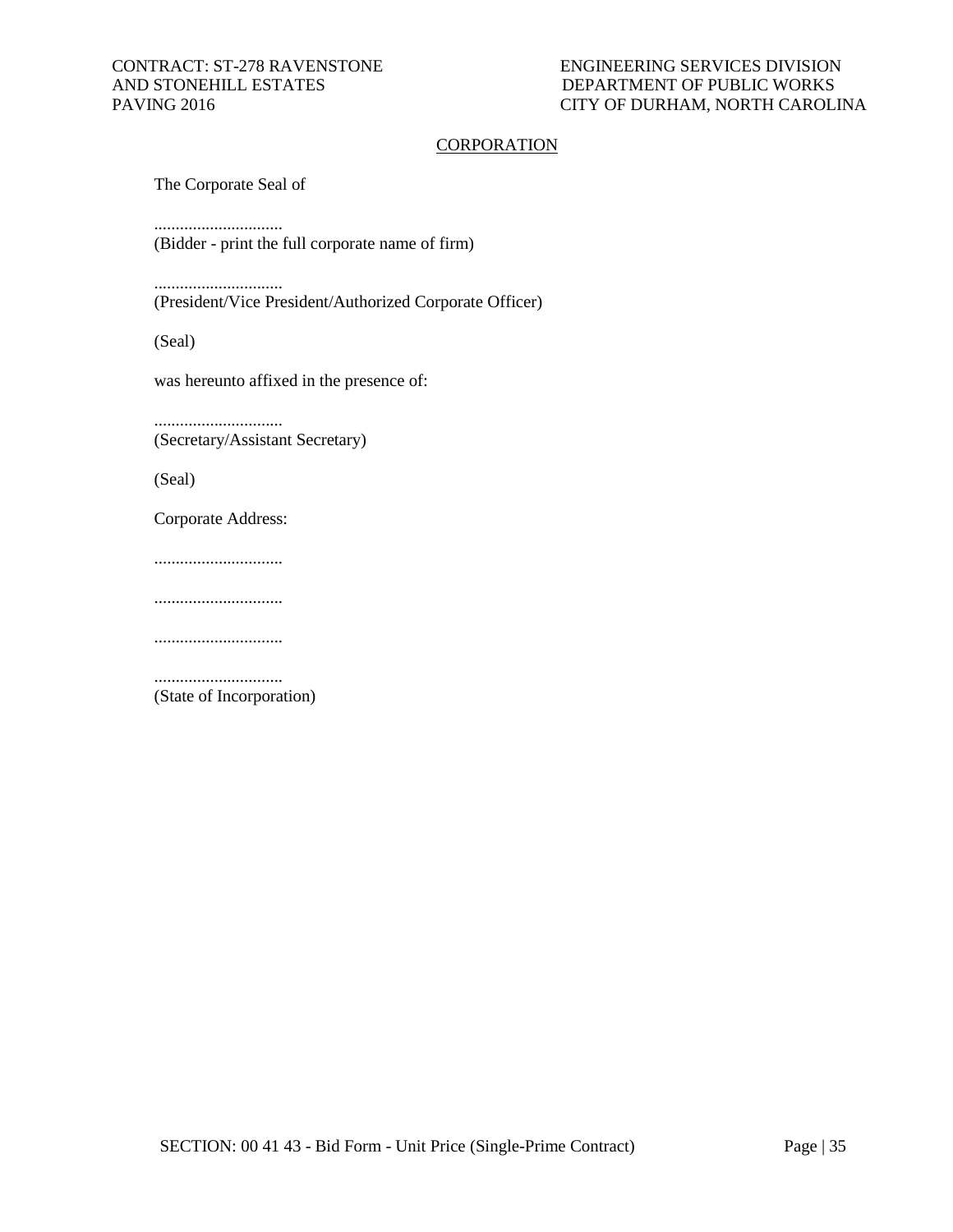## CONTRACT: ST-278 RAVENSTONE ENGINEERING SERVICES DIVISION AND STONEHILL ESTATES DEPARTMENT OF PUBLIC WORKS PAVING 2016 DEPARTMENT OF PUBLIC WORKS CITY OF DURHAM, NORTH CAROLINA

## LIMITED LIABILITY COMPANY

.............................. (Bidder - print the full name of firm)

.............................. (Authorized Firm Member)

(Seal)

was hereunto affixed in the presence of:

..............................

(Witness)

(Seal)

Firm Address:

..............................

..............................

..............................

.............................. (State of Formation)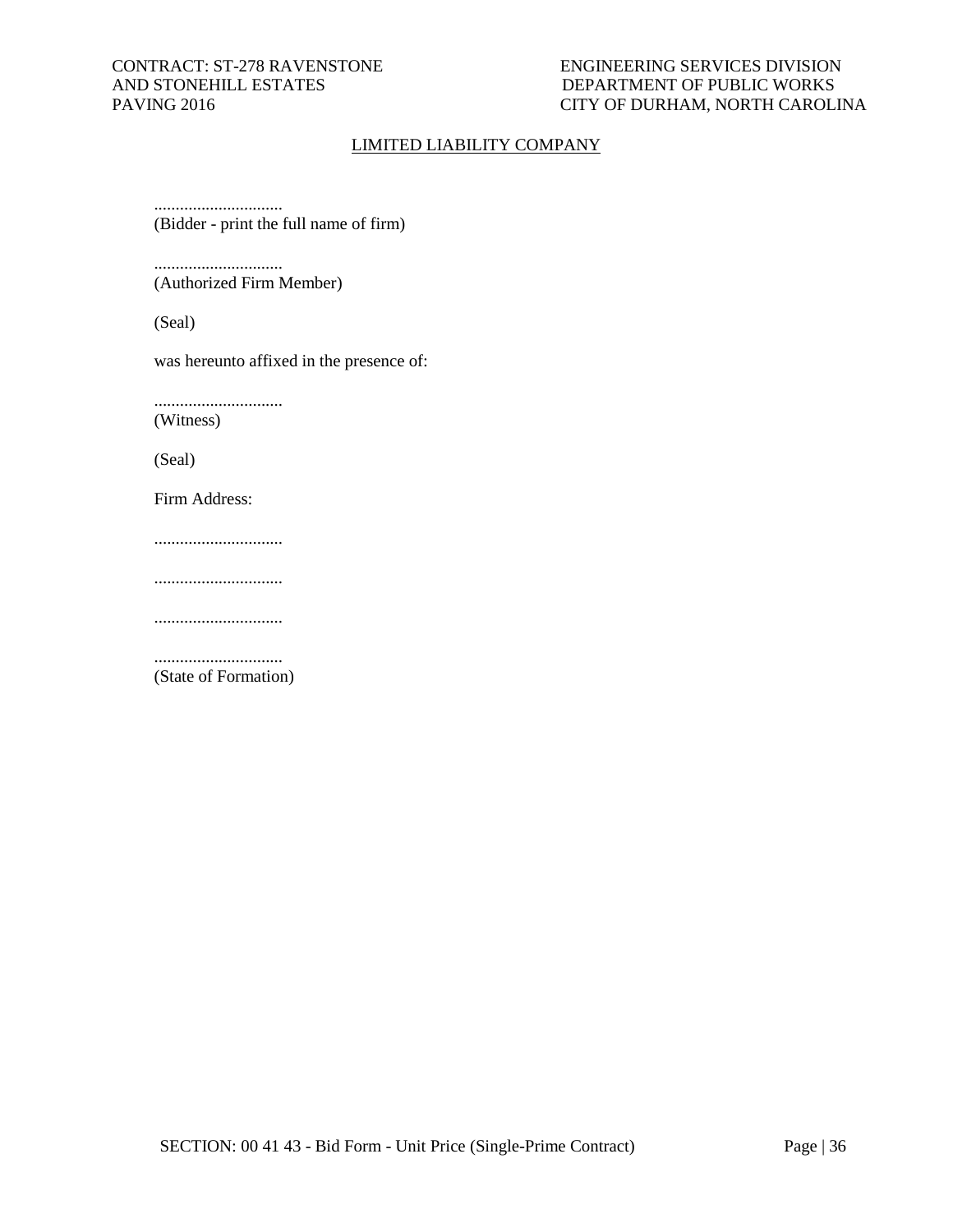## CONTRACT: ST-278 RAVENSTONE ENGINEERING SERVICES DIVISION AND STONEHILL ESTATES DEPARTMENT OF PUBLIC WORKS PAVING 2016 DEPARTMENT OF PUBLIC WORKS CITY OF DURHAM, NORTH CAROLINA

## INDIVIDUAL OR SOLE PROPRIETORSHIP

.............................. (Bidder - print the full name of individual or sole proprietorship)

(Seal)

Individual or Sole Proprietorship Address:

..............................

..............................

..............................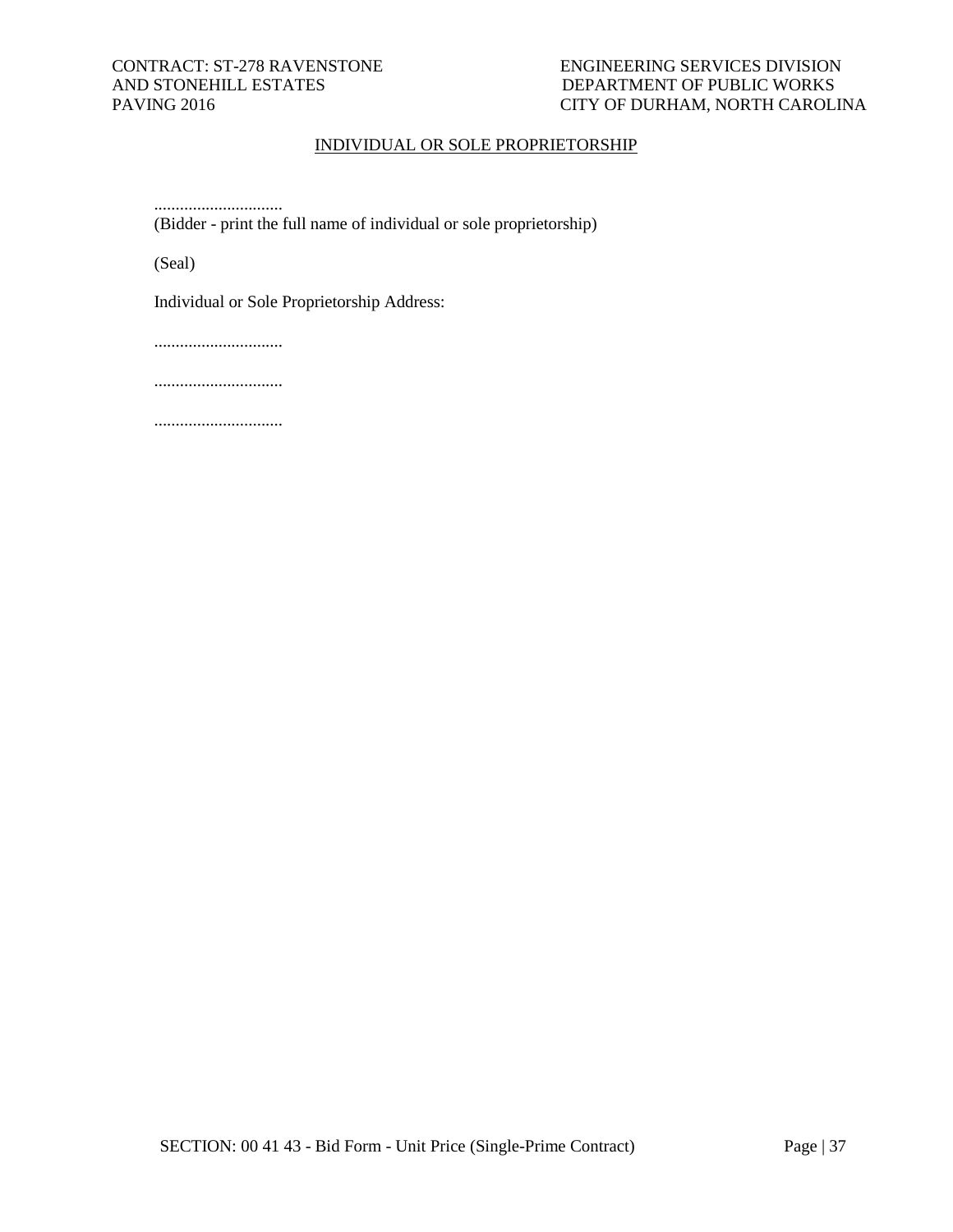# **PARTNERSHIP**

| (Bidder - print the full corporate name of partnership)                                    |                         |  |  |  |
|--------------------------------------------------------------------------------------------|-------------------------|--|--|--|
| (Partner and Title)                                                                        | <br>(Partner and Title) |  |  |  |
| (Seal)                                                                                     | (Seal)                  |  |  |  |
| <br>(Partner and Title)                                                                    | (Partner and Title)     |  |  |  |
| (Seal)                                                                                     | (Seal)                  |  |  |  |
| (Partner and Title)                                                                        | (Partner and Title)     |  |  |  |
| (Seal)                                                                                     | (Seal)                  |  |  |  |
| (Partner and Title)                                                                        | <br>(Partner and Title) |  |  |  |
| (Seal)                                                                                     | (Seal)                  |  |  |  |
| (Partner and Title)                                                                        | (Partner and Title)     |  |  |  |
| (Seal)                                                                                     | (Seal)                  |  |  |  |
| (All Partners shall sign, additional signatures with titles and seals may be added below.) |                         |  |  |  |
| was hereunto affixed in the presence of:                                                   |                         |  |  |  |
| (Witness)                                                                                  |                         |  |  |  |
| (Seal)                                                                                     |                         |  |  |  |
| Partnership Address:                                                                       |                         |  |  |  |
|                                                                                            |                         |  |  |  |
|                                                                                            |                         |  |  |  |

..............................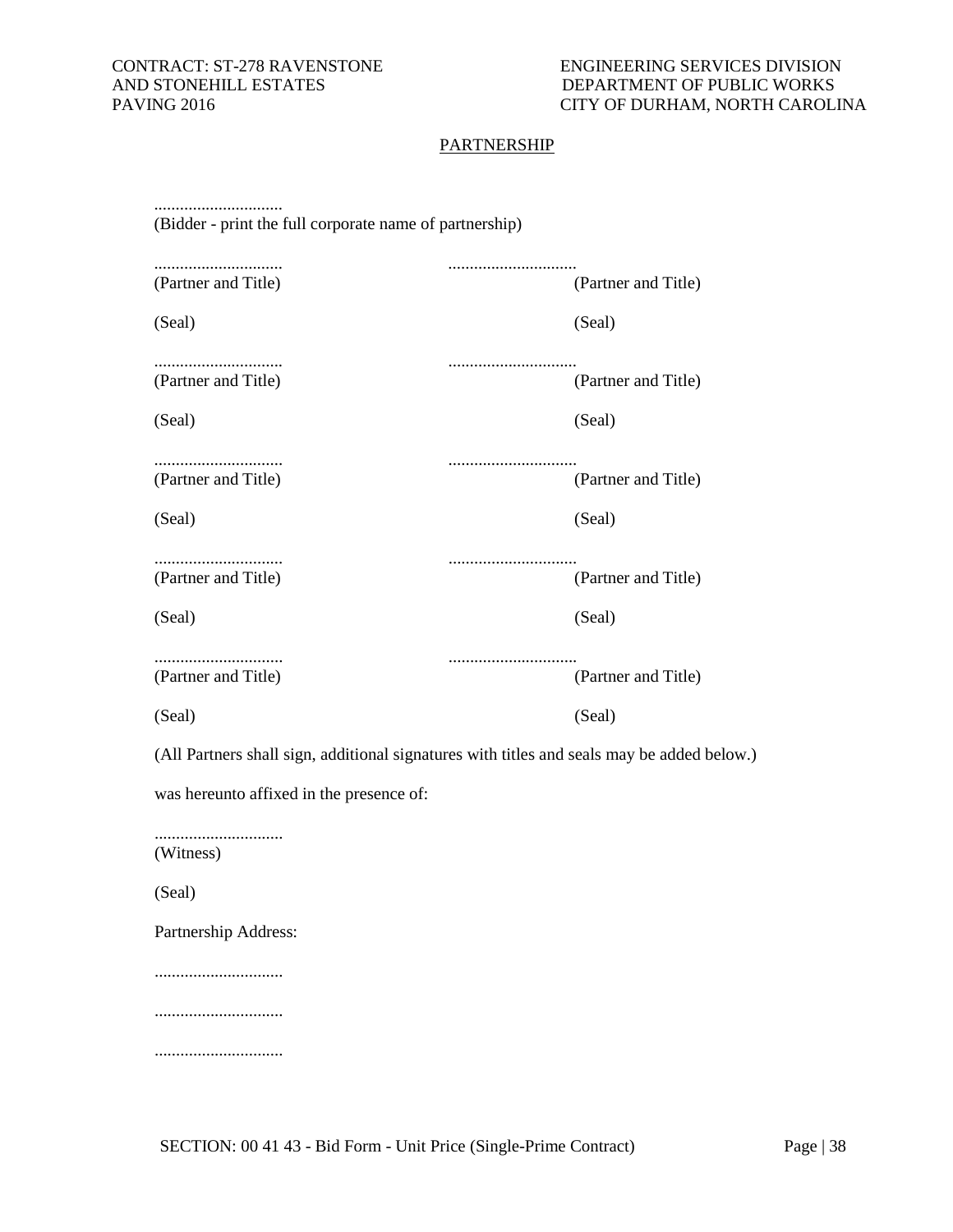## CONTRACT: ST-278 RAVENSTONE ENGINEERING SERVICES DIVISION AND STONEHILL ESTATES DEPARTMENT OF PUBLIC WORKS PAVING 2016 DEPARTMENT OF PUBLIC WORKS CITY OF DURHAM, NORTH CAROLINA

## **JOINT VENTURE**

If the Bid is a joint venture, add additional forms of execution for each member of the joint venture in the appropriate manner using the forms from above.

END OF SECTION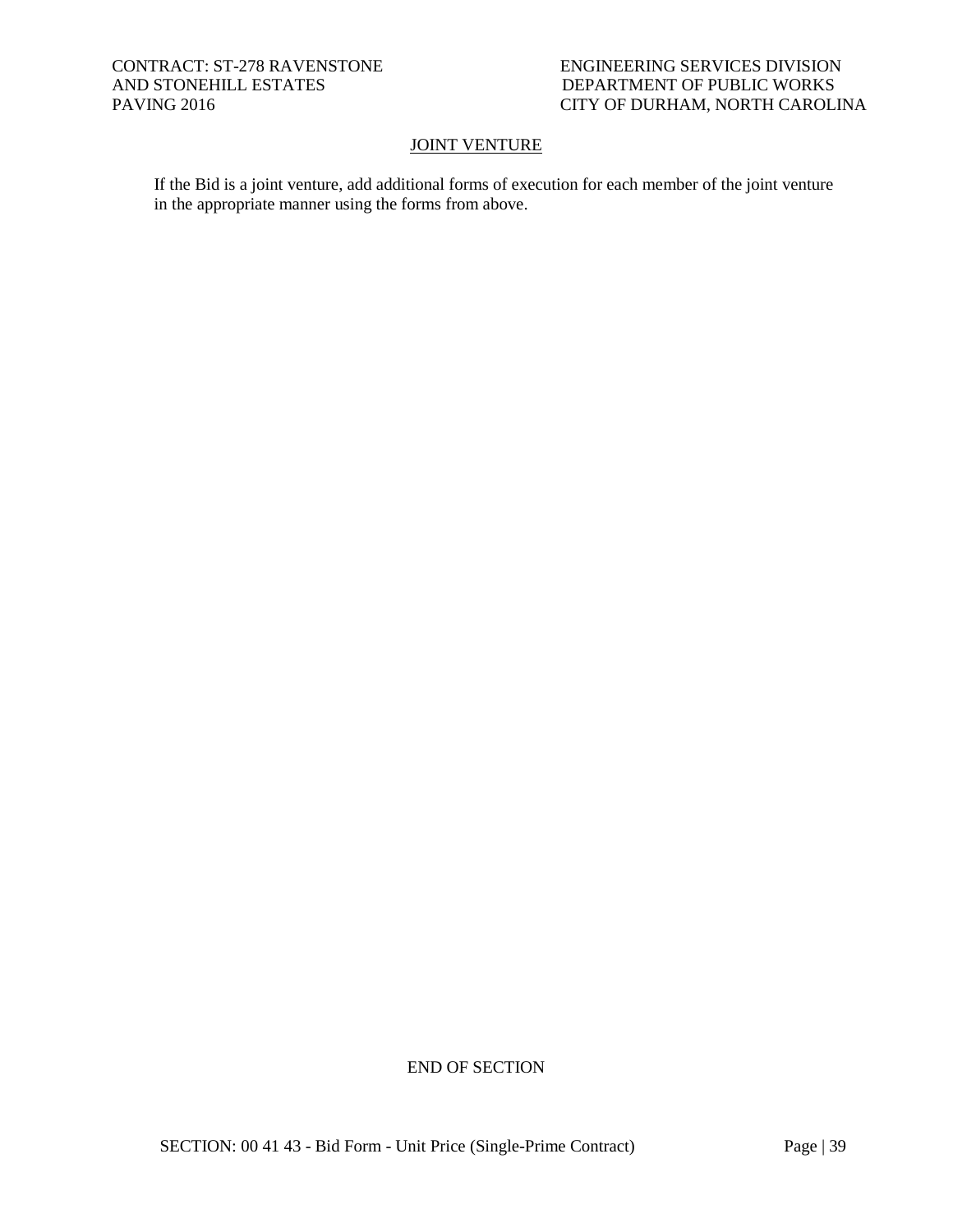# SECTION 30 10 00

#### MUNICIPAL SEPARATE STORM SEWER SYSTEM (MS4) INSPECTIONS

# PART 1 GENERAL

#### 1.1 SUMMARY

- A. Section Includes:
	- 1. Unit Price Work Measurement and payment.
	- 2. Scope of Work.
	- 3. Submittals.
	- 4. References.
	- 5. Definitions.
	- 6. Quality assurance.
- B. Related Sections:
	- 1. Section 30 10 05: Storm Sewer Cleaning
	- 2. Section 30 11 00: Project Special Provisions.

# 1.2 UNIT PRICE - MEASUREMENT AND PAYMENT

- A. MS4 Inspections (Location, Condition, and Illicit Discharge Verification):
	- 1. Basis of Measurement: Lump Sum
		- 2. Basis of Payment: Includes the work described in this specification and will be paid as the actual number of hours the Contractor's personnel is actively engaged in performing MS4 inspections. This item includes the inspection of storm sewer system pipelines and structures (basins) at various Project Sites. There is no separate or additional payment for the inspection of storm sewer system structures (basins) as part of this item.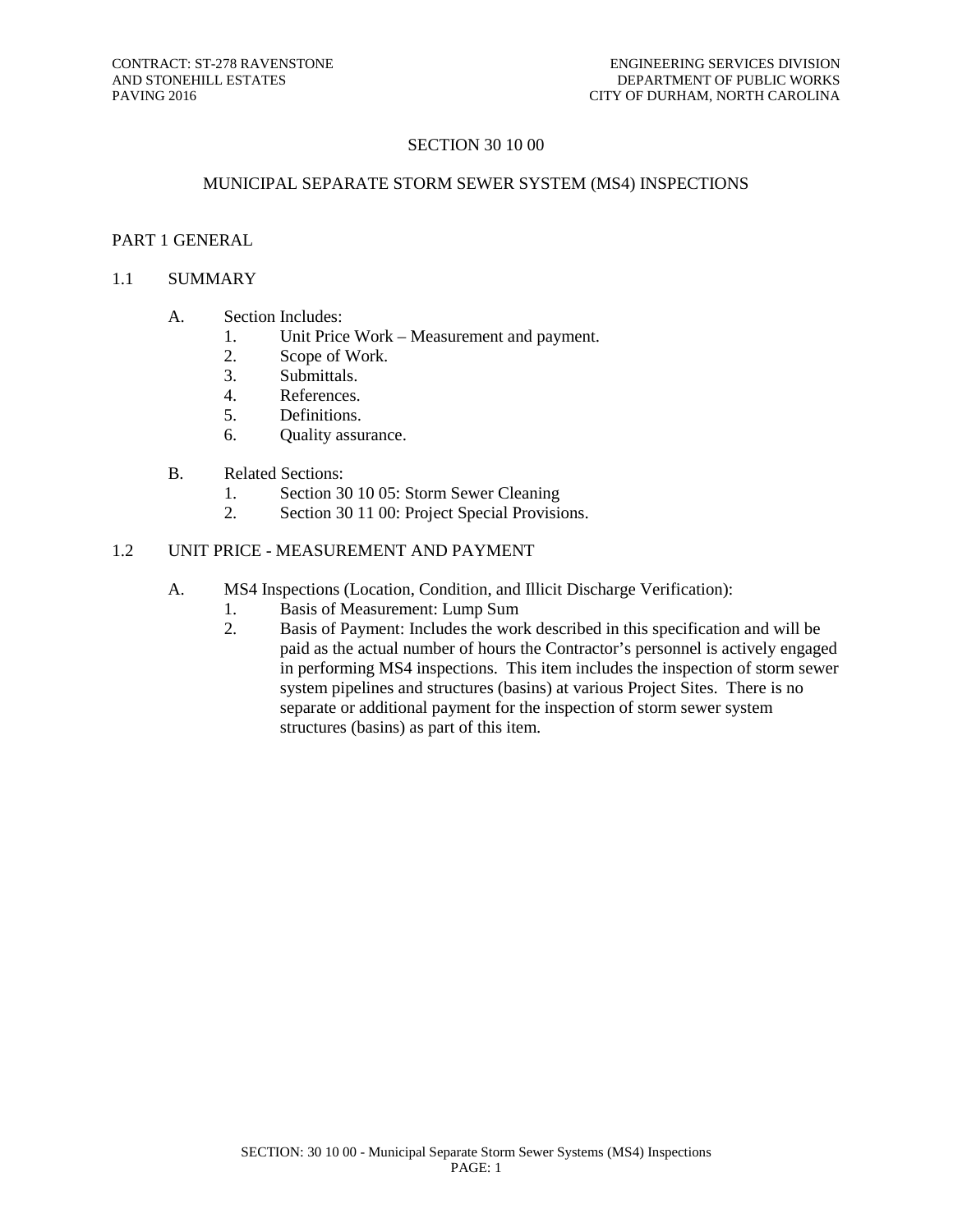## 1.3 SCOPE OF WORK

## A. MS4 INSPECTIONS

1. Includes all necessary labor, materials, equipment, services, and incidentals involved in the professional and proactive inspection of portions of the MS4 pipeline reaches, and connected storm sewer pipeline reaches, to determine the detailed condition and to collect data of every notable feature, defect, or other important information. Inspection shall be completed in a two step process consisting of (1) Data Collections and (2) Data Review, Reporting, and Delivery.

## B. MS4 BASIN INSPECTION

1. Includes all necessary labor, materials, equipment, services, and incidentals involved in the professional and proactive inspection of storm sewer structures (basins) of the MS4 and connected storm sewer systems to determine the detailed condition and to collect data of every notable feature, defect, or other important information. Inspection shall be completed in a two step process consisting of (1) Data Collections and (2) Data Review, Reporting, and Delivery.

# 1.4 SUBMITTALS

- A. Contractor shall submit an equipment list to the Engineer, in accordance with Section 01 33 00, for approval before commencement of the Work.
- B. Submit to the Engineer, in accordance with Section 01 33 00, MS4 inspection data documenting conditions within the storm sewer. All MS4 inspections shall include the following submittals:
	- 1. A hard copy summary of all inspection work completed which documents the storm sewer and structures inspected, length inspected, and inspection date(s).
	- 2. An electronic copy of all finalized collected digital images, video files, reports, and information files shall be placed onto a USB 2.0 compatible hard drive or other media approved by the Engineer for delivery to the City. In addition, an electronic copy of this data shall be archived by the Contractor for a minimum of 5-years after the Project is complete.
	- 3. Additional information gathered about the storm sewer or basins shall be submitted in an Excel spreadsheet or compatible file format. Each row shall represent an individual pipeline facility ID with the pipeline attributes in columns.
	- 4. All inspection information for each Project Site shall be submitted to the City within five (5) calendar days of completion of fieldwork.
	- 5. If the inspection digital images, video files, or additional information are not complete or the quality is not satisfactory, the pipeline shall be inspected again at the Contractor's expense.
- C. Digital images and video inspection files shall be of standard format for integration into databases. Contractor shall submit file format types to Engineer for approval prior to commencing Work in accordance with Section 01 33 00.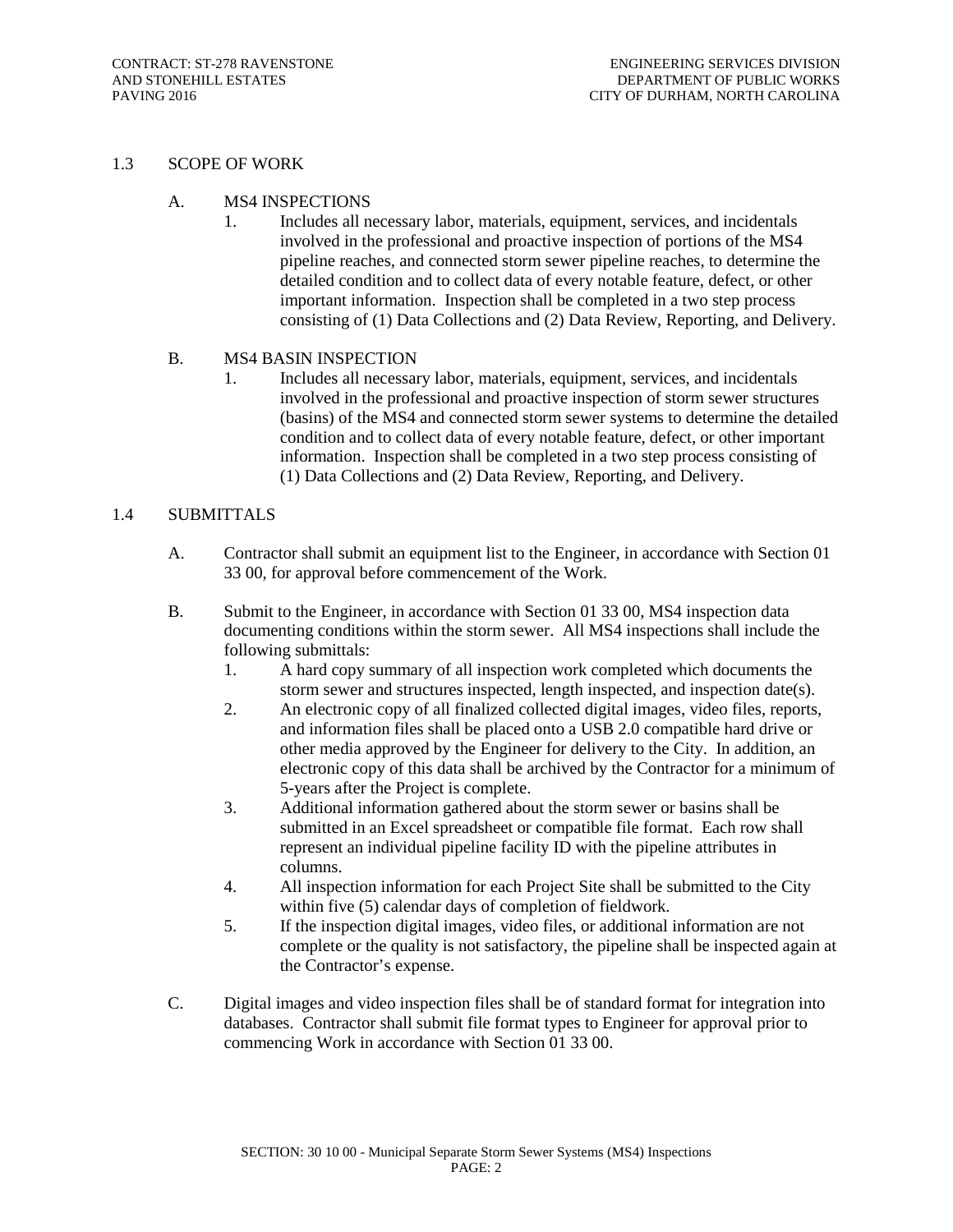## 1.5 REFERENCES

- A. National Association of Sewer Service Companies (NASSCO):
	- 1. Manual of Practices Wastewater Collection Systems: 2001 Edition
	- 2. Pipeline Assessment & Certification Program (PACP): [http://nassco.org/training\\_edu/te\\_pacp.html](http://nassco.org/training_edu/te_pacp.html)
	- 3. Manhole Assessment & Certification Program (MACP): [http://nassco.org/training\\_edu/te\\_macp.html](http://nassco.org/training_edu/te_macp.html)

## 1.6 DEFINITIONS

- A. Municipal Separate Storm Sewer System (MS4): The regulatory definition of an MS4 (40 CFR 122.26(b)(8)) is "a conveyance or system of conveyances (including roads with drainage systems, municipal streets, catch basins, curbs, gutters, ditches, man-made channels, or storm drains):
	- 1. Owned or operated by a state, city, town, borough, county, parish, district, association, or other public body (created to or pursuant to state law) including special districts under state law such as a sewer district, flood control district or drainage district, or similar entity, or an Indian tribe or an authorized Indian tribal organization, or a designated and approved management agency under section 208 of the Clean Water Act that discharges into waters of the United States.
	- 2. Designed or used for collecting or conveying stormwater;
	- 3. Which is not a combined sewer; and
	- 4. Which is not part of a Publicly Owned Treatment Works (POTW) as defined at 40 CFR 122.2."

## 1.7 QUALITY ASSURANCE

- A. All MS4 inspectors shall have been trained and certified as having passed the NASSCO Pipeline Assessment and Certification Program (PACP). All MS4 inspectors shall have successfully inspected a minimum of 100,000-linear feet of storm sewers using PACP methods. Proper evidence of inspector training and experience shall be provided prior to commencing the Work.
- B. All MS4 basin inspectors shall have been trained and certified as having passed the NASSCO Manhole Assessment and Certification Program (MACP). All MS4 basin inspectors shall have successfully inspected a minimum of 2,000 storm sewer structures using MACP methods. Proper evidence of inspector training and experience shall be provided prior to commencing the Work.
- C. Contractor shall be responsible for ensuring that results of storm sewer inspections are reported uniformly and consistently by all inspection crews.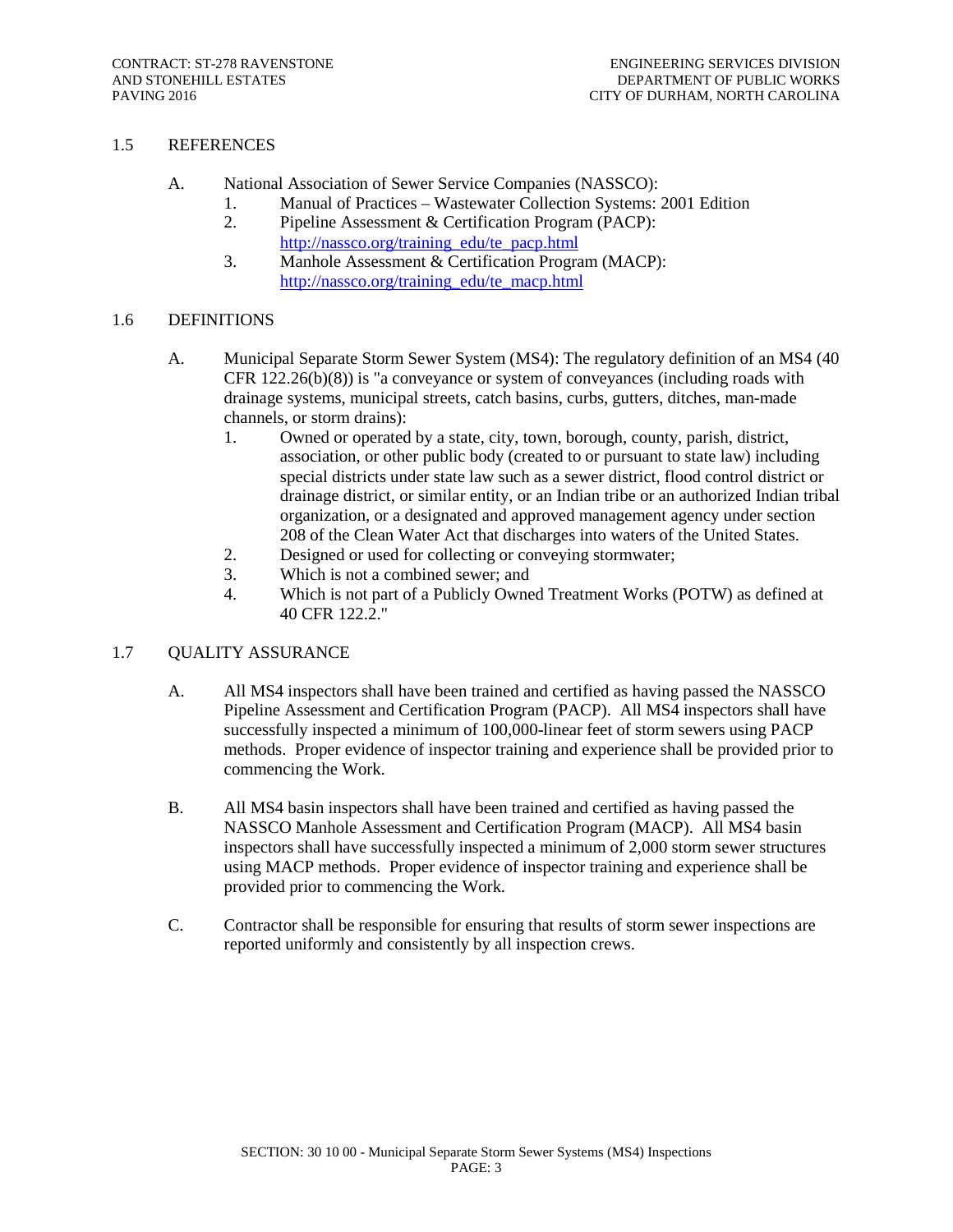# PART 2 PRODUCTS

#### 2.1 MS4 INSPECTIONS/MS4 BASIN INSPECTION EQUIPMENT

- A. Equipment used for inspections shall be specifically designed and constructed for storm sewer pipeline and structure inspection. Equipment shall be waterproof and operative in 100% humidity conditions, as well as any other conditions that may be encountered in a storm sewer environment. Equipment shall be capable of clearly televising the interior of storm sewers with the sizes and dimensions to be encountered during the Work.
- B. Inspection camera shall be 100% digital. Any analog or National Television System Committee video camera shall be deemed unacceptable. The camera system shall have color pan and tilt capabilities with a 360-degree rotational scan. The tilt arc must not be less than 225-degrees and the viewing angle shall be a minimum of 300-degrees. The adjustment of the focus and iris shall provide a minimum focal range from 6-inches in front of the camera's lens to infinity. The distance along the storm sewer in focus from the initial point of observation shall be a minimum of twice the vertical height of the storm sewer. The radial view camera shall be solid state color and have remote control of the rational lens. Camera shall be capable of viewing the complete circumference of the storm sewer. Cameras incorporating mirrors for viewing sides or using exposed rotating heads are not acceptable. The camera lens shall be an auto-iris type with remote controlled manual override.
- C. Inspection camera system shall be of proper height to allow inspection of the storm sewer, service lateral connections, structures, and all defects.
- D. Inspection camera system shall be of such quality as to enable the following to be achieved:
	- 1. Color: With the monitor adjusted for correct saturation, the six colors, plus black and white, shall be clearly resolved with the primary and complimentary colors in order of decreasing luminance.
	- 2. Linearity: The background grid shall show squares of equal size, without convergence or divergence over the whole picture. The center circle shall appear round and have the correct height and width relationship  $(+/-5\%)$ .
	- 3. Resolution: The live picture must be displayed on a monitor capable of providing a clear, stable image free of electrical interference and with a minimum horizontal resolution not less than 500-lines.
	- 4. Color Consistency: To ensure the camera shall provide similar results when used with its own illumination sources, the lighting shall be fixed in intensity prior to commencing the inspection. In order to ensure color consistency, no variation in illumination shall take place during the inspection.
- E. Inspection camera, monitor, and other components of the equipment shall be capable of receiving and transmitting a picture having not less than 500-lines of resolution showing the entire periphery of the storm sewer.
- F. Inspection camera system shall be capable of including audio information in a recording of the inspection. The audio portion of the recordings shall be sufficiently free of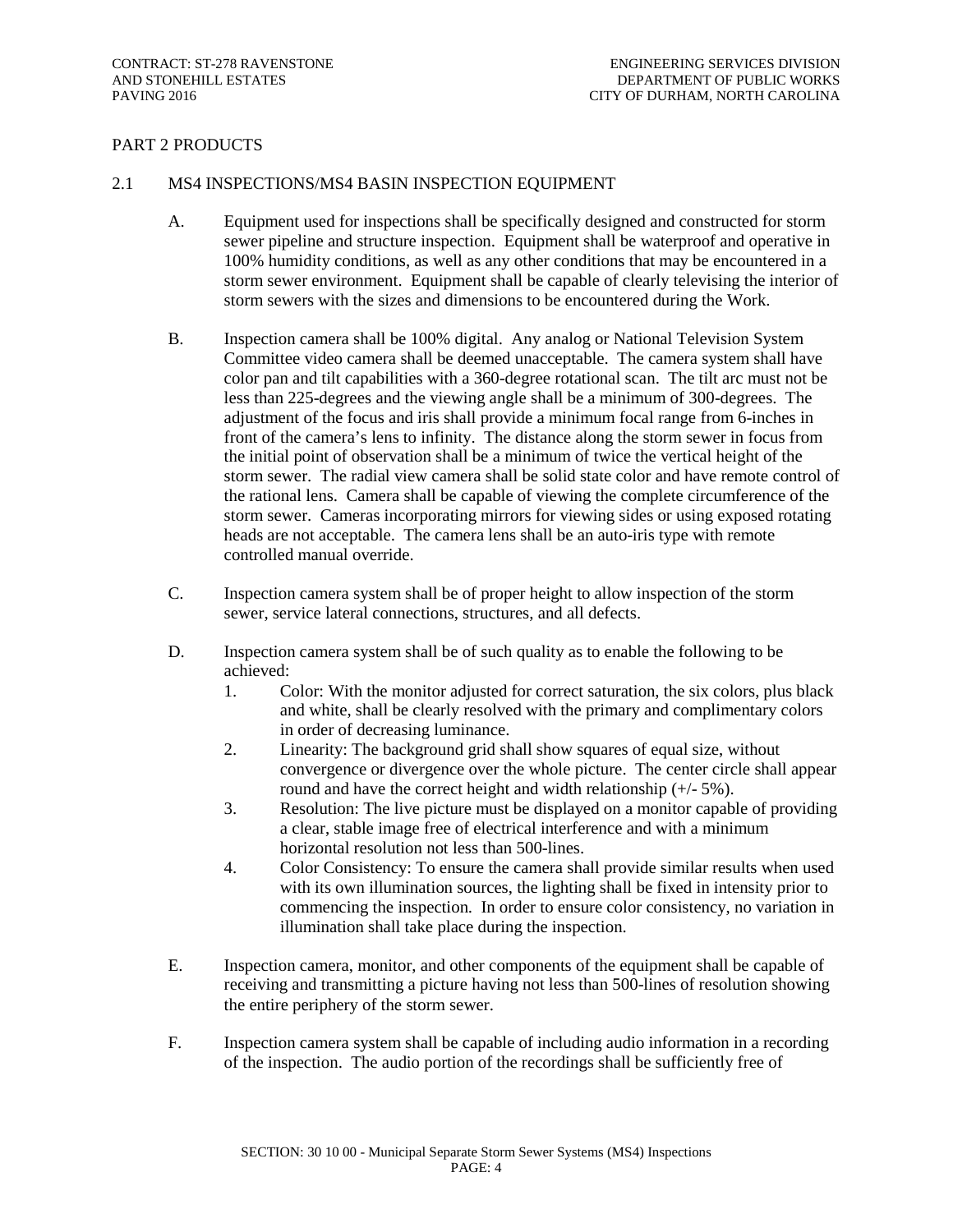electrical interference and background noise to produce an oral report that is clear and complete and easily discernible.

- G. Illumination must be such as to allow an even distribution of the light, producing a clear picture around the storm sewer perimeter, regardless of diameter and without the loss of contrast, flare out of picture, or shadowing. Illumination shall minimize reflective glare and the intensity shall be fully adjustable. Illumination shall light the entire periphery of the storm sewer for a distance of 30-feet ahead of the camera.
- H. Inspection camera shall include a high-intensity side viewing lighting system to allow illumination of internal sections of lateral storm sewer connections.
- I. Inspection camera shall be mounted on a tractor such that the central axis of the camera is aligned with the central longitudinal axis of the storm sewer.
- J. Inspection camera system shall collect all necessary data in either the forward or reverse tractor direction. Systems collecting data only in the reverse direction will be deemed unacceptable.
- K. Inspection camera system shall incorporate an automatically updated measurement meter (displayed on monitor and electronic recordings) of the distance along the storm sewer from the calibration point to the center point of the inspection camera accurate to the nearest tenth of a foot. Accuracy of the measurement meter shall be checked daily by use of a walking meter, roll-a-tape, or other suitable device.
- L. Inspection camera system shall have adequate cable/reach so that more than one section of storm sewer may be inspected per set-up due to possible buried manholes or junction boxes.
- M. Equipment, if determined to be unsatisfactory by the Engineer, shall be removed from the Project Site and replaced with acceptable equipment at no additional cost. Contractor shall certify that backup equipment is available and can be delivered to the Project Site within twenty-four (24) hours.

#### 2.2 MS4 INSPECTIONS/MS4 BASIN INSPECTION REPORTING SOFTWARE

- A. Contractor shall utilize an inspection and reporting software which is PACP and MACP certified by NASSCO.
- B. Contractor shall provide the Owner and Engineer with one copy each of software that is compatible with the inspection and reporting software used by the Contractor which allows viewing of the storm sewer inspection data in electronic format.
- C. Inspection and reporting software shall be capable of displaying inspections in real time or at a later time after being recorded. Software shall be capable of recording inspections in MPEG or in an electronic format approved by the Engineer. Digital inspections shall be indexed to observations saved with a time or length reference.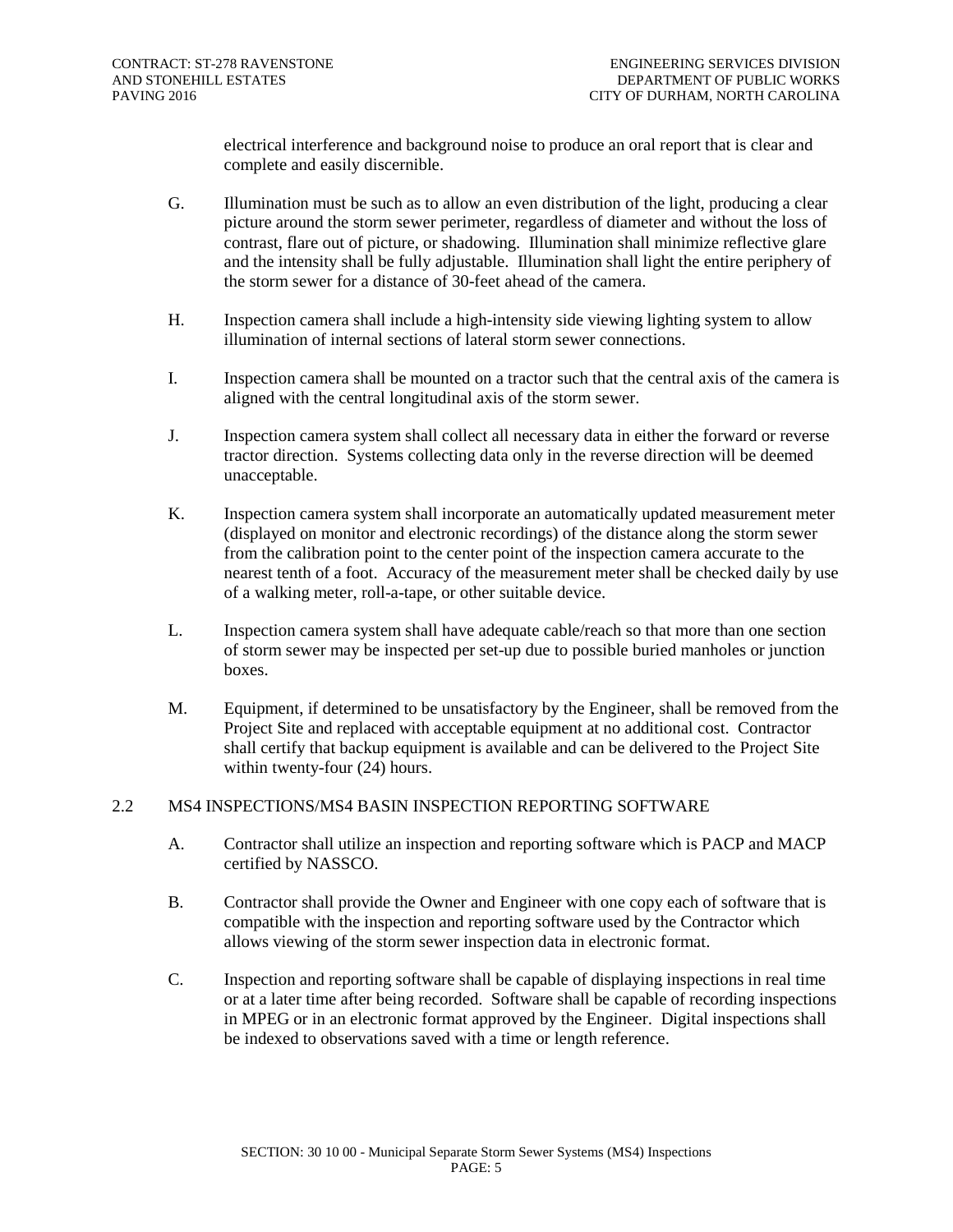- D. Inspection and reporting software shall be capable of producing digital images in JPEG or in an electronic format approved by the Engineer from any location within the storm sewer.
- E. Inspection and reporting software shall be capable of importing inspection data from any PACP certified software. Software shall be capable of generating a PACP compatible export file.
- F. Inspection and reporting software shall incorporate the measurement meter reading from the inspection camera equipment automatically into the inspection report. The measurement meter reading shall correspond to the noted defect or location. Software shall be capable of generating a tabular report of all such notations.
- G. Contractor shall use software with PACP templates for feature and defect coding.

# PART 3 EXECUTION

# 3.1 MS4 INSPECTIONS/MS4 BASIN INSPECTION

- A. Contractor shall test the inspection camera system equipment at least once per week during the Work to verify the picture quality. The equipment's manufacturer recommendations shall be used to clearly differentiate between the following colors: white, yellow, cyan, green, magenta, red, blue, and black.
- B. Contractor shall verify Site conditions prior to commencing any inspection activities. Site conditions include, but are not limited to, accessibility, traffic control, and encroachment onto private or public property. Selection of inspection equipment shall be based on the conditions of the storm sewer and structures at the time the Work commences.
- C. Contractor shall protect the storm sewer and adjacent properties from damage that might result from inspections. Any damage caused by the Contractor's operations shall be repaired to the complete satisfaction of the Engineer at no additional cost to the Owner.
- D. Perform storm sewer cleaning per Section 30 10 05.
- E. All storm sewer inspection work, including storm sewer inspection procedures and field observations reporting procedures shall be in accordance with NASSCO guidelines.
- F. Contractor shall immediately notify the Engineer of any storm sewer where a collapse has occurred or is imminent.
- G. Whenever possible, Contractor shall complete the inspection of a section of storm sewer in one continuous run. Contractor shall complete each section of storm sewer in its entirety before stopping activities for a particular day. Recordings of inspections included in the report shall be continuous between structures. Multiple sections of storm sewer may be included in a single recording. A single section shall not span multiple recordings.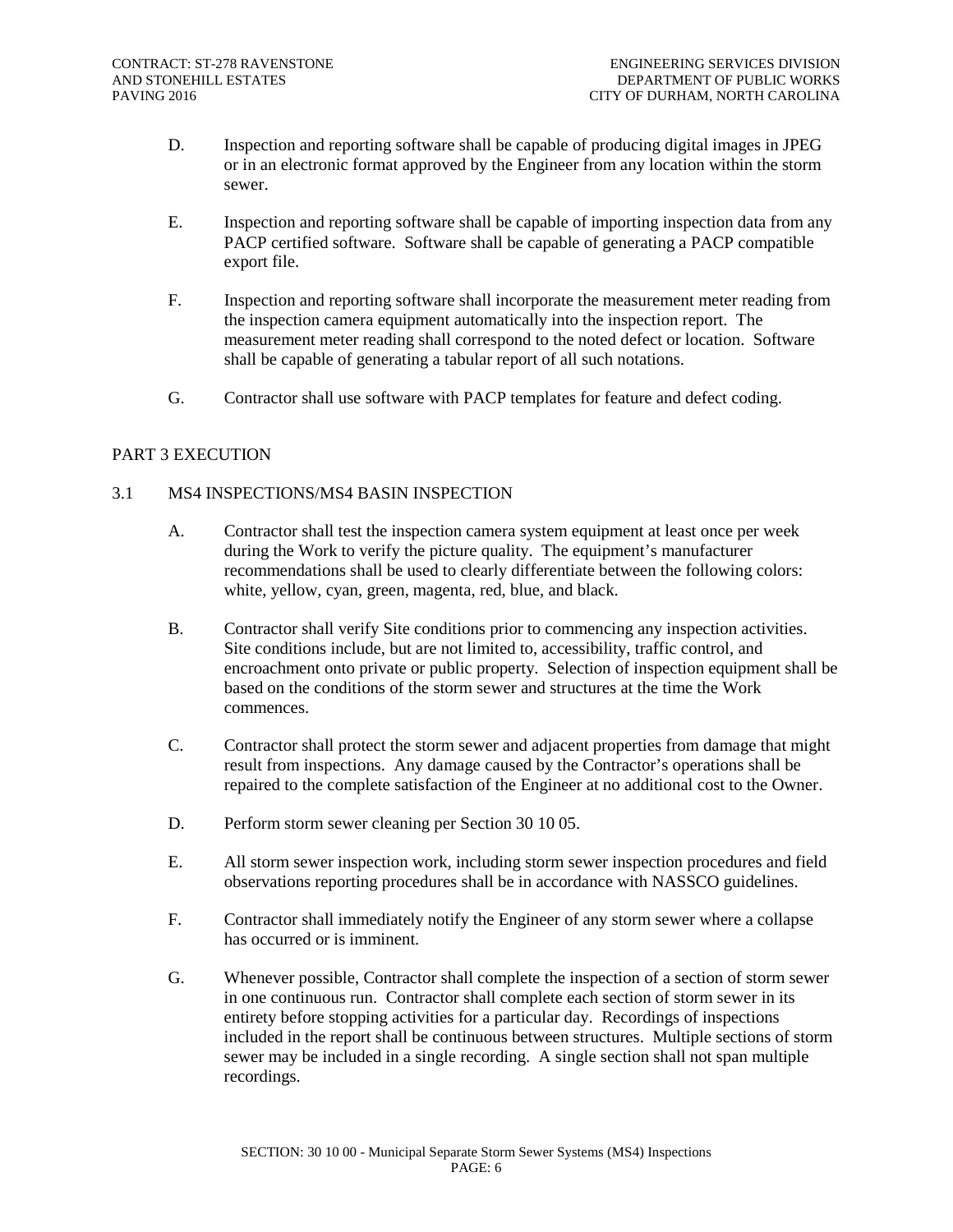- H. Contractor shall ensure maximum production per day with each Project Site inspection to minimize the time at each location, reduce backups from plugging, maintain traffic flow, and minimize safety concerns.
- I. Engineer or Resident Project Representative shall have access to remotely view and observe all inspections and operations at all times. Contractor shall have all recorded inspections and necessary playback equipment readily accessible for review by the Engineer or Resident Project Representative during the Work.
- J. Data Collection
	- 1. Camera shall move through the storm sewer in a stable condition and at a uniform rate throughout the inspection, stopping when necessary to ensure proper documentation of internal conditions, features, or defects. Camera shall travel no faster than 30-feet per minute.
	- 2. Camera shall be positioned to reduce the risk of distortion. Camera shall be positioned centrally within the storm sewer. The top of the storm sewer shall correspond to the top of the lens unless adjusting the lens to view a particular defect or feature.
	- 3. Contractor shall display at least 75% of the pipe wall at all times during inspection so that defects, features, and other notable information can be collected. Contractor shall reduce the flow by use of pipe plugging or bypass pumping when necessary.
	- 4. At least 90% of the pipeline shall be free of solids, sediment, or debris. If the pipe is less than 90% free of solids, sediment, and debris Contractor shall submit photographs of the pipeline to the Engineer to determine if the pipeline should be cleaned. The Engineer or Resident Project Representative may make this determination at the Site using the Contractor's video inspection equipment. Contractor shall clean the pipeline as directed by the Engineer or Resident Project Representative.
	- 5. At the start of the inspection for a particular section of the storm sewer the following data shall be clearly displayed on the monitor and recording of data in alphanumeric form:
		- a. Measurement meter with current position.
		- b. Size (inside diameter or dimensions) of the pipeline (examples: 15 inches, 2-feet high by 3-feet wide).
		- c. Shape of the pipeline.
			- 1) Arch
			- 2) Box
			- 3) Circular
			- 4) Elliptical
			- 5) Unknown
		- d. Length of the pipeline.
		- e. Material of the pipeline, including any change in material.
			- 1) Brick
			- 2) Concrete
			- 3) Corrugated Metal Pipe (CMP)
			- 4) Ductile Iron (DI)
			- 5) High Density Polyethylene Pipe (HDPE)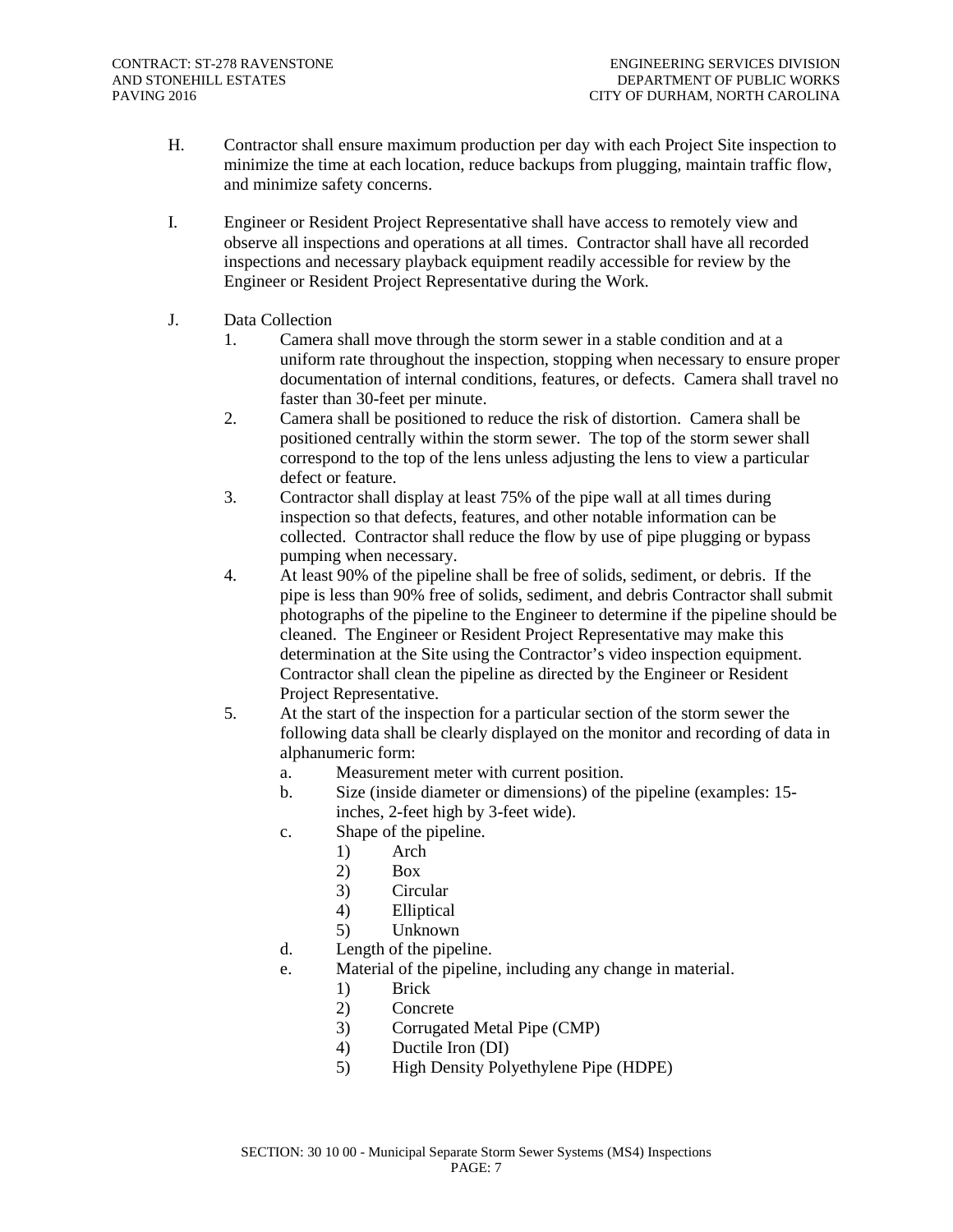- 6) Poly Vinyl Chloride (PVC)
- 7) Reinforced Concrete Pipe (RCP)
- 8) Unreinforced Concrete Pipe (CP)
- 9) Vitrified Clay Pipe (VCP)
- 10) Unknown
- f. City of Durham facility ID for upstream and downstream structures as well as the pipe line.
- g. Date and time of inspection.
- h. Road name or location.
- i. Direction of inspection (upstream or downstream).
- 6. Once the inspection of the storm sewer is underway, specific data should be continuously displayed on the monitor and recording. The size and position of the data should be such as to not interfere with the picture, yet shall be easily readable when viewed. At minimum, the following data should be continuously displayed:
	- a. Measurement meter with current position.
	- b. City of Durham facility ID for upstream and downstream structures.
- 7. MS4 Inspections (Storm Sewer): In addition to the digital images and video files the following information shall be collected for each storm sewer inspection.
	- a. The conditions in which the inspection was conducted.
		- 1) Dry weather with no flow.
		- 2) Wet weather with some base flow.
	- b. Accurate distances from starting point to all connections and drainage structures encountered during the inspection.
	- c. Size, material, shape, and location of all connections to the pipeline. This information shall include a description of any flow coming from the service connections (example: 10-inch, HDPE, circular, continuous flow).
	- d. City of Durham facility ID, size (inside diameter or dimensions), type, and material of all drainage structures connecting the pipelines. This information shall include the size, material, shape, and location of all connections to the drainage structure.
		- 1) Types
			- a) Combination Inlet
			- b) Curb Inlet
			- c) Drop Inlet
			- d) End Section
			- e) Junction Box
			- f) Slab Type Drop Inlet
			- g) Manhole
			- h) Unknown
		- 2) Materials
			- a) Brick
			- b) Concrete Block
			- c) Pre-Cast Concrete
			- d) Unknown
- 8. MS4 Basin Inspection: In addition to the digital images and video files the following information shall be collected for each basin inspection.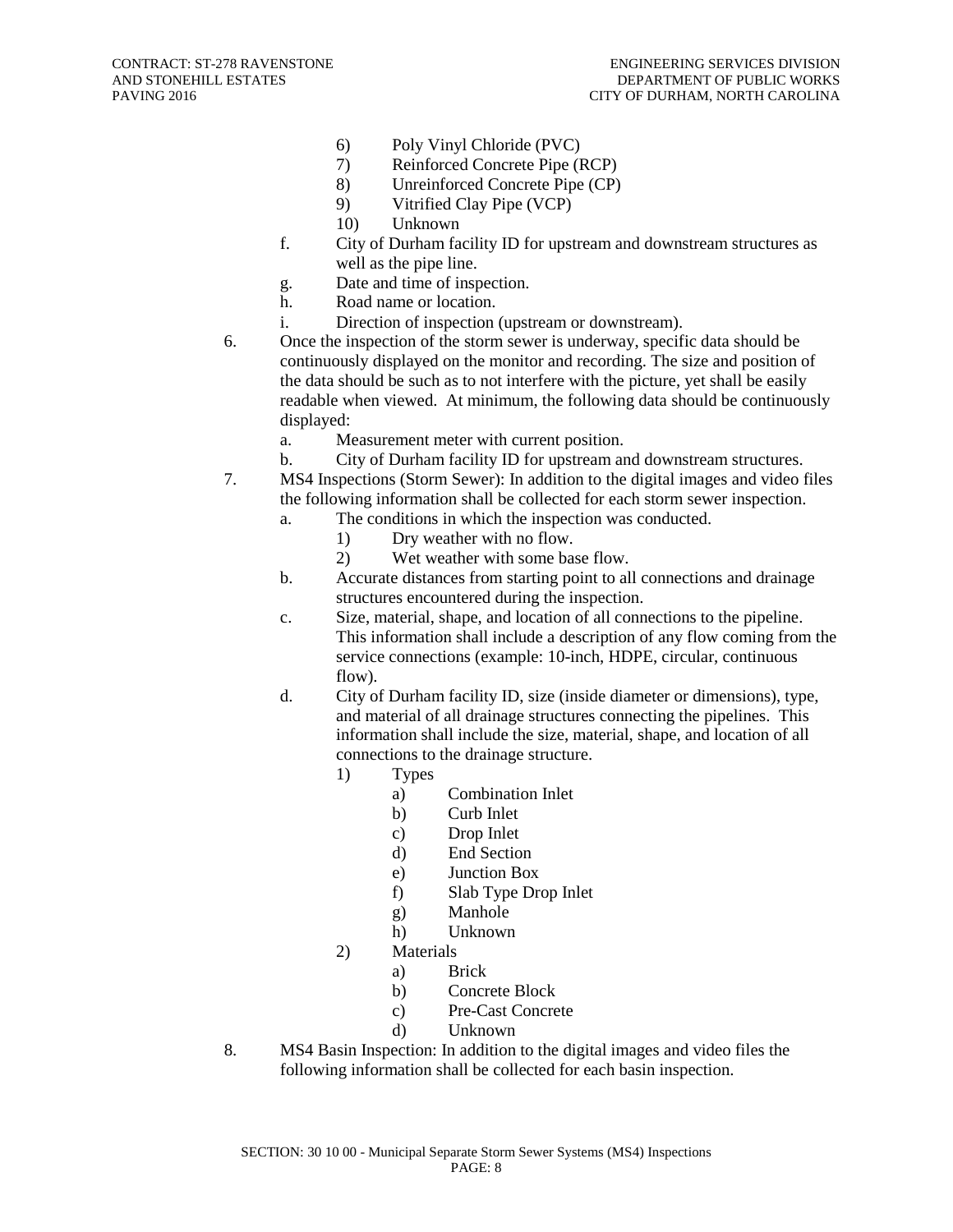- a. The date and time of the inspection.
- b. The conditions in which the inspection was conducted.
	- 1) Dry weather with no flow.
	- 2) Wet weather with some base flow.
- c. City of Durham facility ID.
- d. Size (inside diameter or dimensions) of the basin (examples: 4-feet, 3 feet by 3-feet wide).
- e. Type of basin.
	- 1) Types
		- a) Combination Inlet
		- b) Curb Inlet
		- c) Drop Inlet
		- d) End Section
		- e) Junction Box
		- f) Slab Type Drop Inlet
		- g) Manhole
		- h) Unknown
- f. Basin material.
	- 1) Materials
		- a) Brick
		- b) Concrete Block
		- c) Pre-Cast Concrete
		- d) Unknown
- g. Size, material, shape, and location of all service connections to the basin. This information shall include a description of any flow coming from the service connections (example: 10-inch, HDPE, circular, continuous flow).
- 9. Contractor shall produce five images for each pipeline section of storm sewer (MS4 Inspections) or structure (MS4 Basin Inspection), at a minimum. Additional images may be necessary, depending upon storm sewer conditions, to document unusual, questionable, or severe conditions. Images of all service connections and all defects with a NASSCO PACP defect grade of 4 or 5 are mandatory and shall be included in the inspection report.
- 10. The audio portion of the recordings shall provide a voice narrative of general information and observations made during the inspections. The narrator's voice should be clear and discernible. Voice descriptions shall include the following information:
	- a. City of Durham facility ID of the storm sewer or structure.
	- b. Direction of inspection (upstream or downstream).
	- c. Descriptions of defects, infiltration, leaking, service connections, general observations, unusual or severe conditions.
- 11. Contractor shall document in writing all pipelines and structures discovered as part of the inspection. The location of buried drainage structures shall be marked above ground using survey grade marking paint. Contractor shall immediately notify the Resident Project Representative of all pipelines and structures discovered as part of the inspection.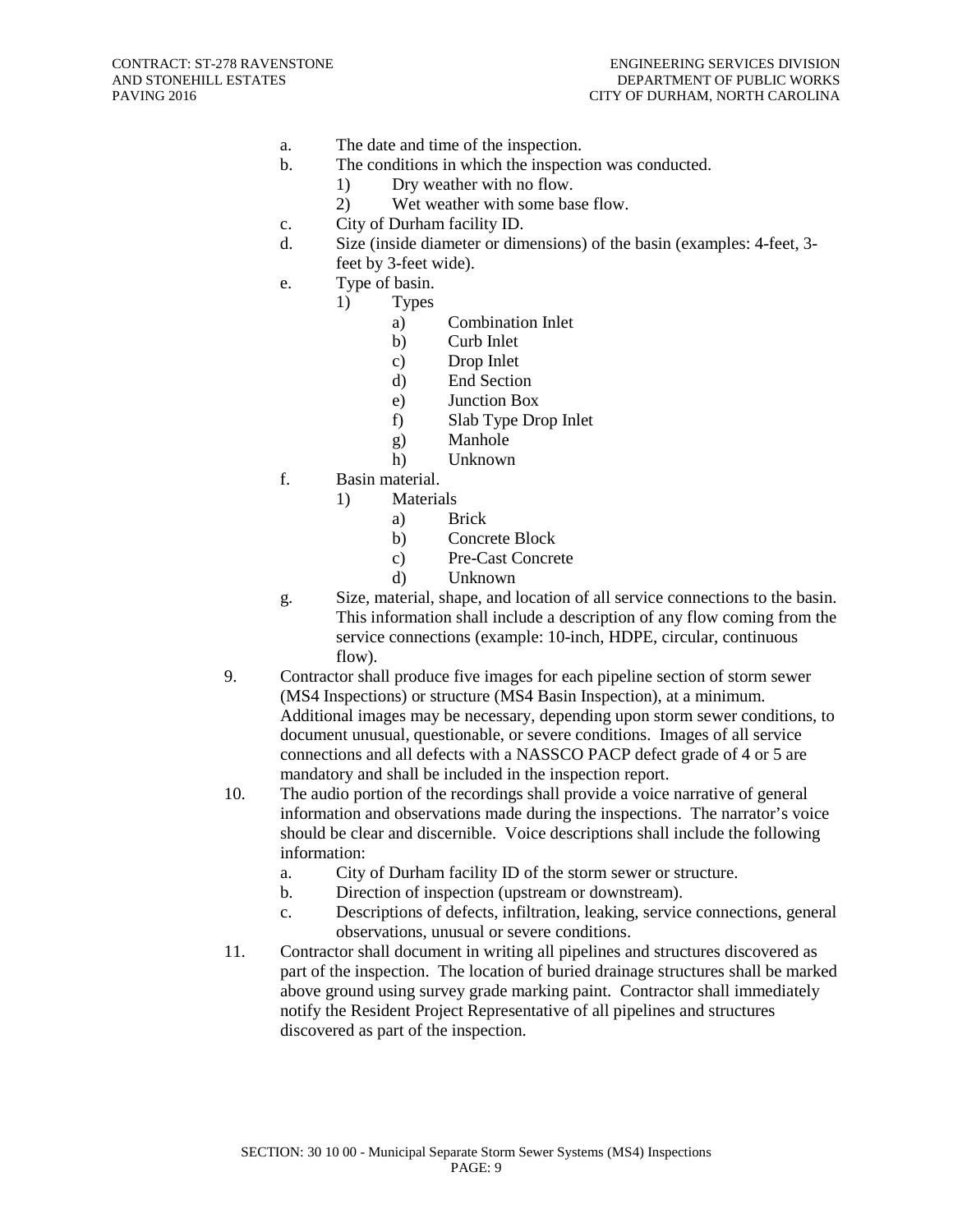- 12. Contractor shall stop inspection camera and use pan and tilt features to document and provide the best possible image of all connections and defects encountered in the storm sewer.
- 13. Inspection camera shall be kept level and pointed straight ahead while moving through the storm sewer.
- 14. Contractor shall not be required to fully inspect service laterals smaller than 15 inched in diameter. However, camera should be rotated during inspection in order to provide an internal view of the service lateral. The position and stationing of each service lateral shall be noted in the inspection report.
- 15. Obstructions may be encountered during the course of the inspection that prevent the travel of the inspection equipment. Each occurrence shall be considered separately. Generally, however, the Contractor shall first attempt to pass the obstruction, and if failing in this attempt or if equipment damage may occur, Contractor shall withdraw the equipment and attempt inspections from the opposite end of the storm sewer. Should additional obstructions be encountered after the first re-employment and no means are available for passing the obstructions without damage to the equipment, then the remaining sections of the storm sewer not inspected shall be excluded from the Work requirements of the Contract. No additional payment shall be made due to difficulties encountered during internal inspection. In addition, the Contractor shall have no claim for payment for internal inspection not completed due to obstructions. An alternate method of moving the camera may be suggested by the Contractor to complete inspections of storm sewers with obstructions. The inspection shall be attempted to determine the condition of as much of the storm sewer as possible. The Contractor shall select the method of performing the inspection (i.e. pushing, pulling, or self-propelled) approved by the Engineer. The extent of the inspection accomplishment shall be at the discretion of the Engineer. Should the Contractor's inspection equipment become immobilized within a pipeline, said equipment shall be removed from the line. If excavation is required to retrieve the Contractor's equipment, the excavation shall be accomplished at the Contractor's expense. Following removal of the equipment, the Contractor shall restore the storm sewer and the Project Site in accordance with the construction specifications of the governing body having jurisdiction.
- 16. Picture quality and definition shall be to the satisfaction of the Engineer, and if unsatisfactory, inspection shall be performed again with the appropriate changes made as designated by the Engineer at no additional cost to the Owner.
- K. Data Review, Reporting, and Delivery
	- 1. Contractor shall review collected data, code observations, and complete a full NASSCO Pipeline Assessment & Certification Program (PACP) evaluation of each inspected storm sewer section.
	- 2. Contractor shall review collected data, code observations, and complete a full NASSCO Manhole Assessment & Certification Program (MACP) evaluation of each inspected basin.

## END OF SECTION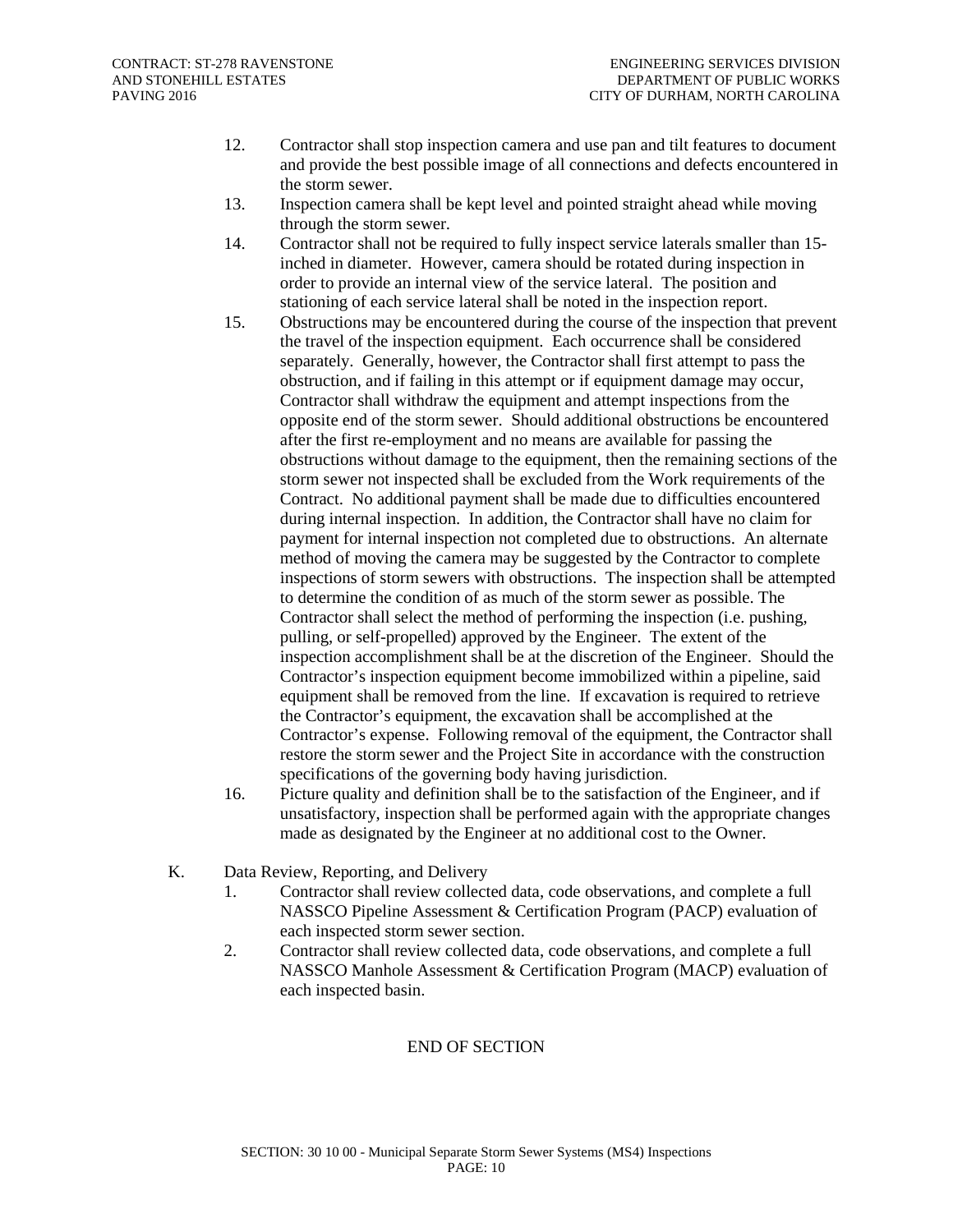## SECTION 30 10 05

## STORM SEWER CLEANING

#### PART 1 GENERAL

### 1.1 SUMMARY

- A. Section Includes:
	- 1. Unit Price Work Measurement and payment.
	- 2. Scope of Work.
	- 3. Submittals.

#### B. Related Sections:

- 1. Section 30 10 00: Municipal Separate Storm Sewer System (MS4) Inspections
- 2. Section 30 11 00: Project Special Provisions.

## 1.2 UNIT PRICE - MEASUREMENT AND PAYMENT

- A. Cleaning for MS4 Inspections (Location, Condition, and Illicit Discharge Verification):
	- 1. Basis of Measurement: Lump Sum
	- 2. Basis of Payment: Includes the work described in this specification and will be paid as the actual number of hours the Contractor's personnel is actively engaged in performing cleaning in order to perform MS4 inspections. Unit price for the cleaning shall include all costs for removal and disposal of all shapes, sizes and quantities of materials from the storm sewer. Unit price for the flushing shall include costs for all safety precautions outlined in the General Requirements, or required by agencies having jurisdiction.

#### 1.3 SCOPE OF WORK

- A. Furnish all labor, materials, equipment, services, and incidentals required to perform cleaning of the designated storm sewers. Storm sewer walls shall be cleaned adequately to provide for proper inspection to discern structural defects, misalignment, infiltration/inflow, and sources of leaking.
- B. Cleaning shall include the proper high pressure water jetting, rodding, bucketing, brushing, and flushing of storm sewers and structures prior to inspection.
- C. Cleaning may involve preparatory or light storm sewer cleaning (small amounts of debris and/or light root growth existing within the storm sewer) or heavy storm sewer cleaning (large amounts of debris, large size stones/bricks, and/or heavy root growth existing within the storm sewer).
	- 1. Preparatory or light cleaning is defined as all cleaning up to and including three passes of high pressure water jetting.
	- 2. If, after three passes of high pressure water jetting, the storm sewer is still not clean, Contractor shall inform the Engineer of the condition and the reason(s) for the failure to fully clean the storm sewer. The Engineer may then direct the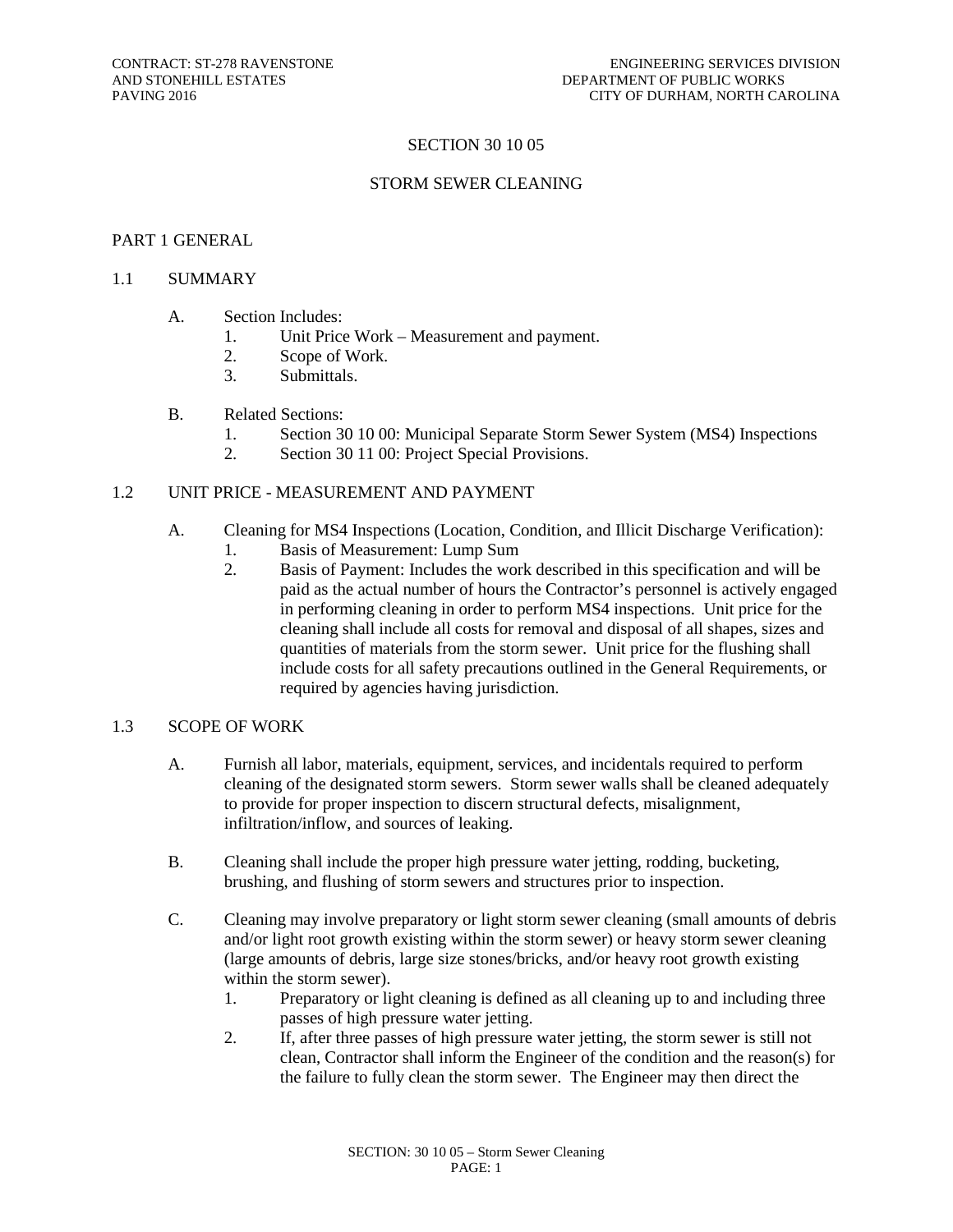Contractor to perform heavy cleaning of the problem section of the storm sewer. Contractor will be reimbursed for only that heavy cleaning which is approved by the Engineer.

D. Cleaning shall dislodge, transport, and remove all dirt, sludge, mud, sand, gravel, rocks, bricks, grease, roots, sticks, asphalt, concrete, and all other debris from the interior of the storm sewer.

# 1.4 SUBMITTALS

- A. Submit to Engineer, in accordance with Section 01 33 00, the proposed cleaning method and equipment to be used for each segment of the storm sewer to be cleaned.
- B. Submit to the Engineer, in accordance with Section 01 33 00, the proposed disposal site for material removed from the storm sewer during cleaning operations.
- C. Submit to the Engineer, in accordance with Section 01 33 00, the following items at least two weeks prior to initial flushing.
	- 1. Cleaning start date.<br>2. Estimate of how mu
	- 2. Estimate of how much decant water will be sent into the storm sewer.<br>3. Time of decant water (total number of days anticipated and hours each
	- Time of decant water (total number of days anticipated and hours each day).

# PART 2 PRODUCTS

- 2.1 EQUIPMENT
	- A. Hydraulic High Pressure Jet Equipment
		- 1. Hydraulic high pressure jet equipment shall have the following:
			- a. Minimum of 500-feet of high pressure hose.
			- b. Two or more high velocity nozzles capable of producing a scouring action from 15 to 45 degrees in all storm sewer sizes to be flushed.
			- c. High velocity gun for washing and scouring storm sewer structure walls and floors. Gun shall be capable of producing flows from a fine spray to a long distance solid stream.
			- d. Water tank, auxiliary engines and pumps, and a hydraulically driven hose reel.
			- e. Equipment operating controls located above ground.
	- B. Mechanical Cleaning Equipment
		- 1. Mechanical cleaning equipment shall be either power buckets or power rodders. The equipment may be necessary for the removal of roots or heavy debris.
			- a. Power bucket equipment shall have the following:
				- 1) Buckets in pairs and with sufficient dragging power to perform work efficiently.
				- 2) Use v-belts for power transmission or have an overload device. No direct drive machines shall be permitted.
				- 3) Take up drum and a minimum of 500-feet of cable.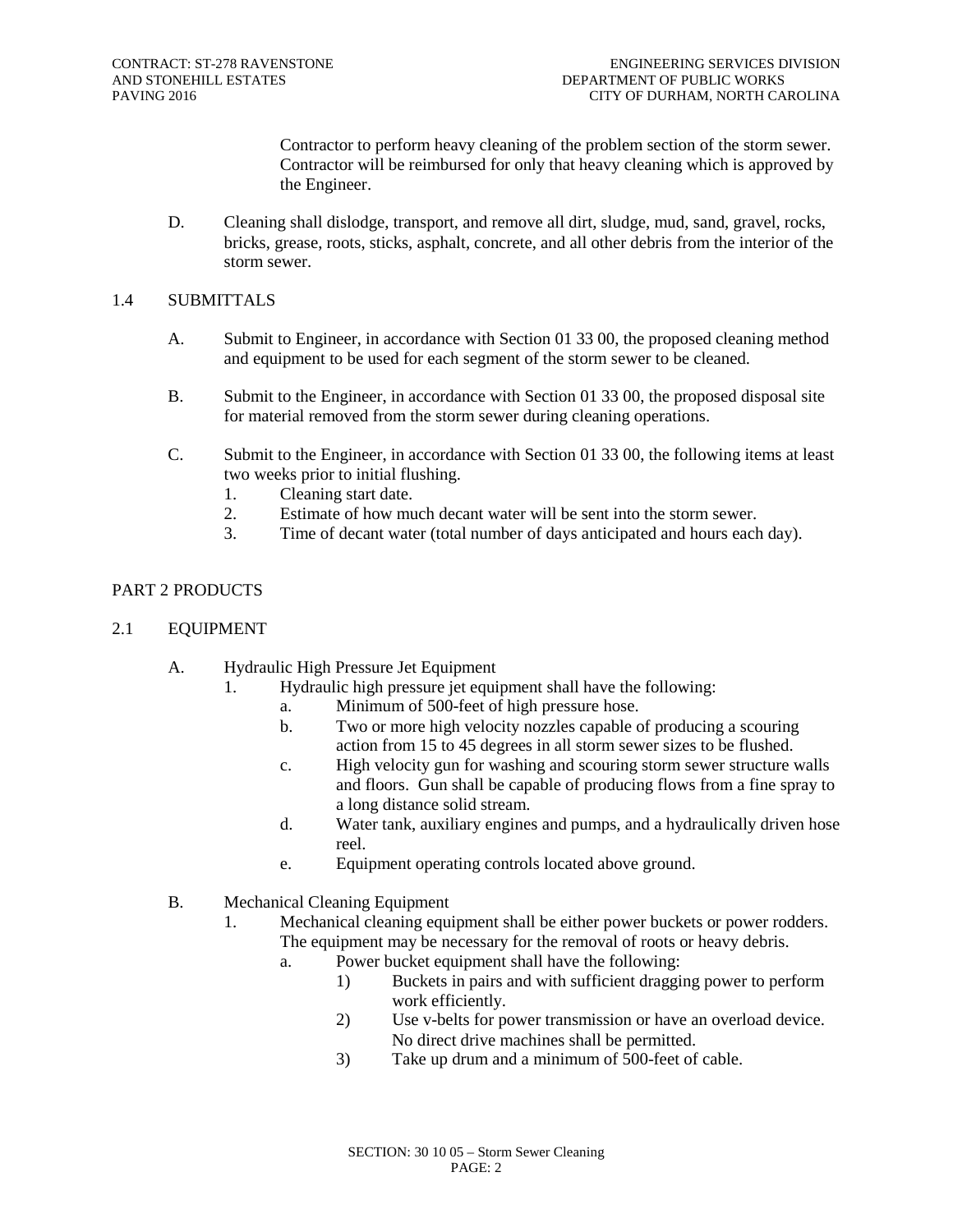- 4) Capability to drag storm sewer with buckets, brushes, scrapers, swabs or other similar devices.
- b. Power rodder equipment shall have the following:
	- 1) Sectional or continuous.
	- 2) Hold a minimum of 750-feet of rod.
	- 3) Rod with specifically treated steel.
	- 4) Fully enclosed and have an automatic safety throw out clutch or relief valve.
	- 5) Capability of cleaning distances covered under the Contract in one step.
	- 6) Capability of spinning the rod either clockwise or counterclockwise.
	- 7) Capability of pushing or pulling the rod without rotating the machine.
- C. The equipment selected for cleaning shall be capable of removing dirt, sludge, mud, sand, gravel, rocks, bricks, grease, roots, sticks, asphalt, concrete, and all other debris from the storm sewer.
- D. Where the Engineer has approved cleaning to be performed in advance of inspection, the Contractor shall clean storm sewers utilizing cleaning equipment approved for use by the Engineer.
- E. All cleaning equipment, including machines, devices, tools, etc., required for the entire cleaning operations shall be owned or leased and operated by the Contractor. Contractor shall certify that backup cleaning equipment is available and can be delivered to the site within twenty-four (24) hours. The Contractor shall also submit his equipment list to the Engineer before commencement of the Work.

# PART 3 EXECUTION

# 3.1 MAN ENTRY

A. Storm sewers included in the Work are large enough to allow man entry.

# 3.2 PREPARATION

- A. Selection of cleaning equipment shall be based on the conditions of the storm sewer at the time the Work commences. Equipment and methods selected shall be acceptable to the Engineer. However, acceptance of a proposed method does not relieve Contractor of responsibility to adequately clean the storm sewer to allow performance of the Work, nor does it relieve Contractor of liability for damages to the pipe as a result of inappropriate cleaning methods.
- B. Use properly selected equipment to remove all dirt, sludge, mud, sand, gravel, rocks, bricks, grease, roots, sticks, asphalt, concrete, and all other debris.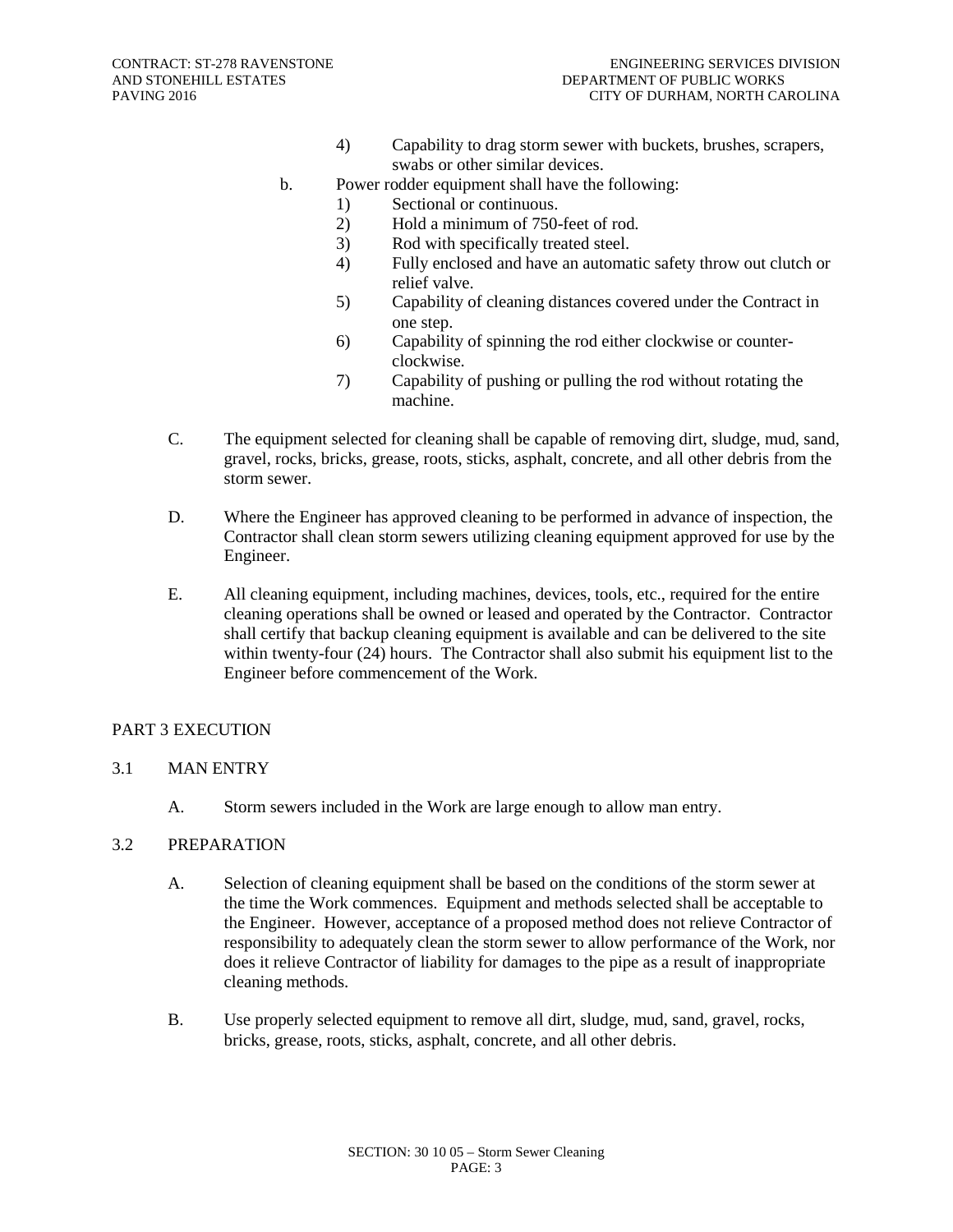- C. Contractor shall obtain prior approval from the Engineer before using the local public water supply and shall comply with all Federal, State, and City laws and regulations concerning water drawn from a public water supply. Waste of water by Contractor shall be sufficient cause for withdrawing the privilege of unrestricted water use. Hydrants shall only be operated under the supervision of the Engineer's personnel.
- D. No storm sewer cleaning shall take place in a particular storm sewer segment until all the upstream segments have been cleaned. If cleaning is done in a downstream pipe segment in order to facilitate overall cleaning operations, the segment shall be re-cleaned at no additional cost, after all segments upstream of that segment have been cleaned.

# 3.3 PERFORMANCE

- A. Cleaning shall be performed in the seventy-two (72) hour period immediately before inspection.
- B. All precautions shall be taken by the Contractor to protect the storm sewer from damage that may result from the use of unsuitable equipment or improper use of approved cleaning equipment. Any storm sewers damaged during cleaning operations as a result of the Contractor's operations shall be promptly repaired to an acceptable condition by and at the expense of the Contractor. Engineer will determine the acceptable condition.
- C. If the Contractor's cleaning equipment becomes immobilized within a storm sewer, exits the line through broken pipe or portions break off within a storm sewer, said equipment shall be retrieved at the Contractor's expense. The Contractor shall act immediately to remedy problems created by the cleaning procedure, which represent a hazard to the general public, such as the collapse of the ground surface above a storm sewer. Contractor shall be responsible for any costs associated with equipment retrieval that necessitates excavation. Following removal of the equipment, the Contractor shall restore the line and the site in accordance with the construction specifications of the governing body having jurisdiction.
- D. If cleaning of an entire section cannot be successfully performed from one access point, the equipment shall be set up at another access point and cleaning attempted again. If successful cleaning cannot be performed from the second access point, or the equipment fails to traverse the entire length between the access points, it will be assumed that a major blockage exists and the cleaning effort shall be abandoned until which time the blockage is identified and resolved by man entry. Any suspected blockages shall be reported to the Engineer immediately.
- E. Take all precautions to avoid damage or flooding to public or private property served by the storm sewer.
- F. Removal of Materials
	- 1. Remove all dirt, sludge, mud, sand, gravel, rocks, bricks, grease, roots, sticks, asphalt, concrete, and all other debris at the downstream structure of the section being cleaned.
	- 2. Passing material from one section of the storm sewer to another is not permitted.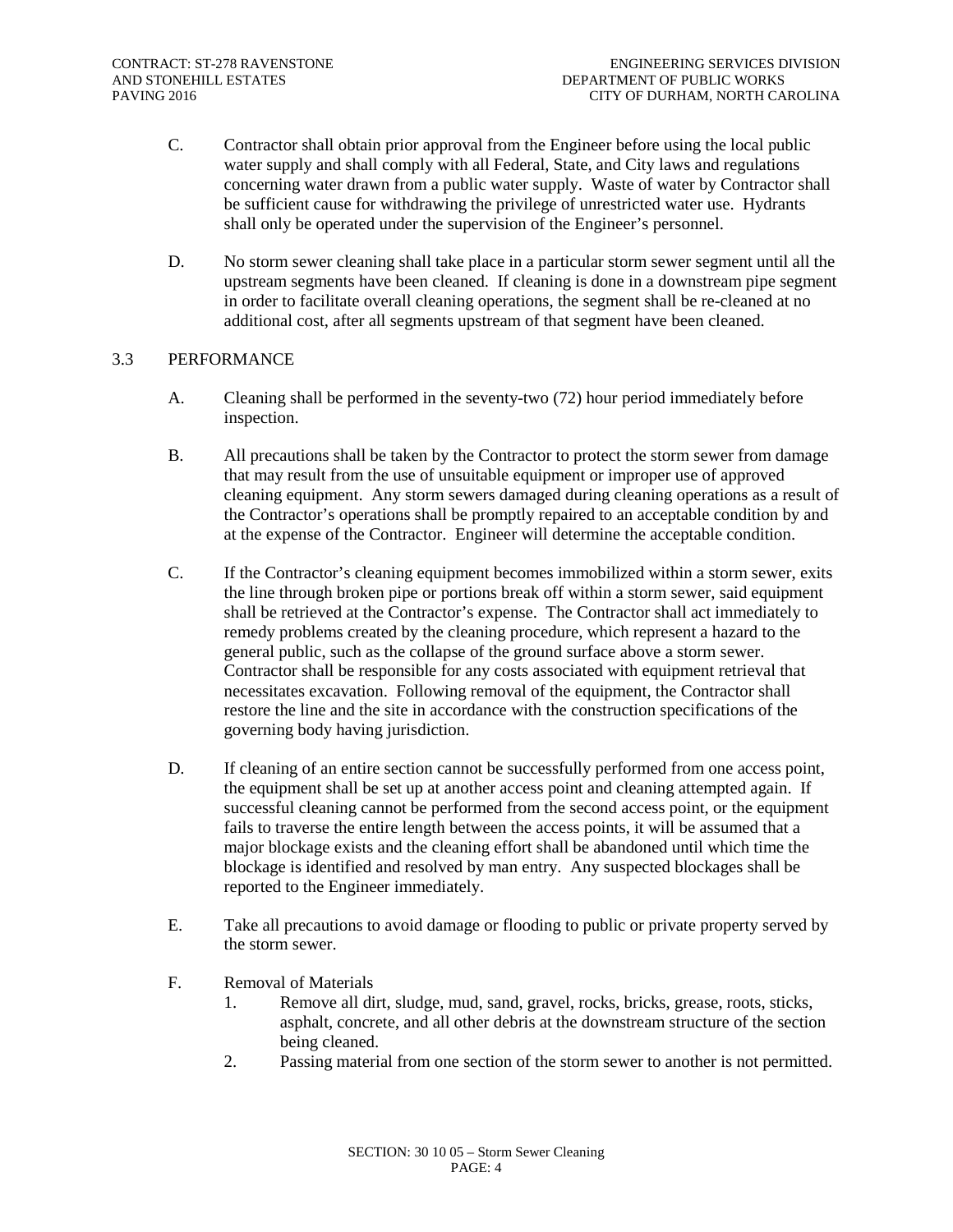- 3. Contractor shall be responsible for the removal of all material and equipment from the Site and restoring the Site to its original condition.
- G. Disposal of Materials
	- 1. Remove from the Site and properly dispose of all dirt, sludge, mud, sand, gravel, rocks, bricks, grease, roots, sticks, asphalt, concrete, and all other debris recovered during the cleaning operation.
	- 2. Under no circumstances shall the accumulation of dirt, sludge, mud, sand, gravel, rocks, bricks, grease, roots, sticks, asphalt, concrete, and all other debris be permitted, unless prior written authorization is given by the Engineer.
	- 3. Contractor shall comply with all applicable Federal, State, and City laws and regulations concerning disposal of materials.
	- 4. Dispose of all materials removed from the storm sewer not designated as regulated material or Acid Producing Soil, as follows:
		- a. Once material leaves the Project Site, the Contractor shall be responsible for ensuring that the handling procedures, placement method, and disposal location are according to applicable Federal, State, and local laws, rules, and requirements, including permits that may be issued for the Project.
		- b. If the disposal of excess material results in a violation notice from any governmental authority, immediately correct the violation. Contractor shall indemnify and defend the City of Durham for any violation incurred, penalty assessed, or any claims, suits, losses, demands or damages of whatever kind or nature arising out of, or claimed to arise out of, the improper disposal of excess materials.
		- c. If the Contractor does not correct the violation to the satisfaction of the governmental authority that issued the violation notice, the Contractor is responsible for assessed penalties including costs incurred by the City of Durham to remedy the violations.
	- 5. For Hazardous Waste, Contractor shall pay fees associated with removal and disposal of Hazardous Waste. Submit the results of material sampling and analysis, waste facility applications and acceptance documentation, and fee payment requirements to the Engineer at least fifteen (15) days before planned removal of Hazardous Waste. Submit to the Engineer a bill of lading for each truckload of Hazardous Waste removed from the Project Site. Ensure that the bill of lading and waste manifest include the following information:
		- a. Transport Subcontractor name, address, permit number, and telephone number.
		- b. Type and quantity of Hazardous Waste removed.
		- c. Weight of vehicle with weigh slip.
		- d. Recycling or disposal facility name, address, permit number(s), and telephone number(s).
		- e. Date removed from the Project Site.
		- f. Signature of transport vehicle operator.
		- g. The Engineer will sign the bills of lading for the City of Durham as the generator within the Project Site. Submit one (1) copy of the bill of lading to the Engineer by the end of each working day that the transport vehicle leaves the site. The licensed hauler shall transport the Hazardous